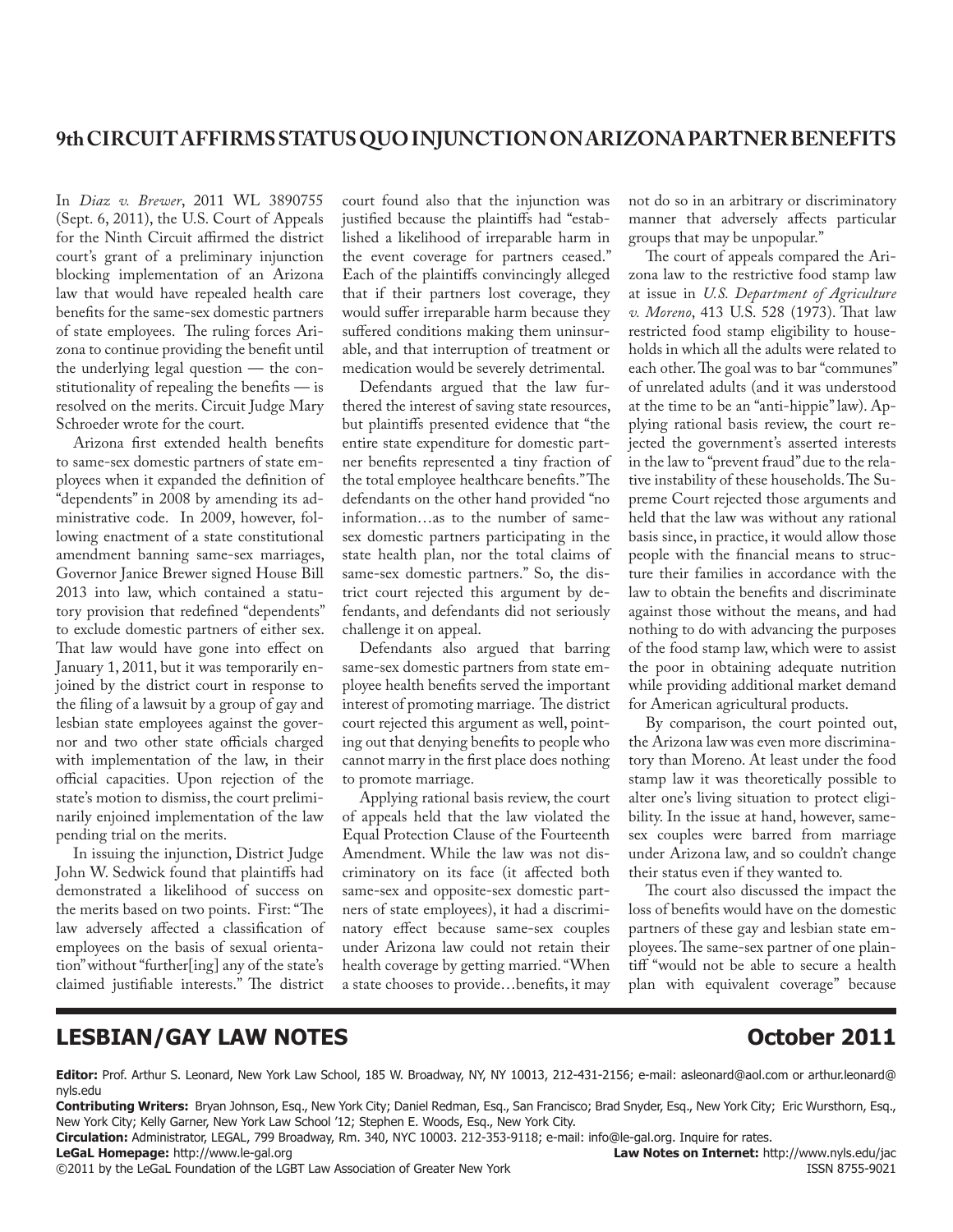her chronic asthma made her uninsurable on the private market. Another plaintiff's partner was also barred from private insurance because of pre-existing conditions, including diabetes and high cholesterol. The likelihood of plaintiffs suffering irreparable harm weighed in favor of granting injunctive relief.

In all, the court held that the district court ruling was consistent with the longstanding equal protection rule — articulated in Moreno — that "a bare…desire to harm a politically unpopular group [is] not [a] legitimate state interest[]."

On September 29, 2011, the state petitioned the Ninth Circuit to hear the case *en banc* and overturn the district court's preliminary injunction. Governor Brewer told the Arizona Republic : "This issue isn't about whether the state should provide health benefits to domestic partners... It's about whether the duly elected officials of a state maintain strict authority over its finances or whether that control will be ceded to a court bent on installing a social agenda." The status of the petition was not known at the time of publication.

Tara Borelli of Lambda Legal represents the plaintiffs and Charles A. Grube, Deputy State Attorney General, Phoenix, Arizona, represents the defendants. *Daniel Redman*

[Editor's Note: Surprisingly, the 9th Circuit's opinion quotes the district court's finding that the statute offends the 14th Amendment equal protection clause because of its "discriminatory effect" without any discussion of why this case would constitute an exception to the general rule that the "disparate impact" theory developed under federal discrimination statutes does not apply in constitutional cases, absent a showing that a facially neutral policy having a discriminatory effect was adopted for discriminatory *purposes* or implemented in a discriminatory way. Perhaps the court considered that when viewed against the background of adoption of the anti-samesex marriage constitutional amendment, the statute was clearly intended to revoke and prevent benefits coverage for same-sex couples, and thus could be shown to have been enacted with the requisite discriminatory intent to support a constitutional claim, even though it also terminates benefits for different-sex couples. A.S.L.]

# LESBIAN/GAY LEGAL **NEWS AND NOTES**

### **9th Circuit Panel Vacates Log Cabin Republican DADT Decision** as Moot

A three-judge panel of the U.S. Court of Appeals for the 9th Circuit, based in San Francisco, ruled *per curiam* on September 29 that the implementation of the Don't Ask Don't Tell Repeal Act of 2010 on September 20, 2011, put an end to the "case or controversy" raised many years ago when Log Cabin Republicans (LCR) sued the federal government for a judicial declaration that the Don't Ask Don't Tell policy was unconstitutional and for an injunction against its enforcement. As such, ruled the panel, the case is "moot," depriving the court of appeals of jurisdiction to determine the government's appeal of District Judge Virginia Phillips' order of a year ago, which had ruled that the anti-gay military policy violated the 5th and 1st Amendments of the Constitution. *Log Cabin Republicans v. United States*, 2011 WL 4494225. LCR's attorney promptly announced that a petition for *en banc* review would be filed.

The status of Judge Phillips' decision has been a much-contested issue ever since Congress passed and President Obama signed the Repeal Act last December 22. Under the Repeal Act, the DADT policy would end if certain conditions were met. First, the President and Secretary of Defense had to consider the recommendations of a Task Force that the Secretary had appointed earlier in 2010 to examine the issues raised by ending the policy, and then the President, the Secretary, and the Chairman of the Joint Chiefs of Staff would have to certify that all necessary steps had been taken to make it possible to end the policy without harming the effectiveness of the military in carrying out its mission.

After Judge Phillips filed her amended opinion last October, the government sought a stay of her injunction against the policy pending an appeal, which the 9th Circuit granted. Then, as briefing and argument deadlines loomed early in 2011, the government moved to put the case "on hold" while the process of implementing the Repeal Act took place. Dan Woods of White & Case, counsel for Log Cabin Republicans, pointed out to the court that the Repeal Act did not specify a target date

for implementation, leaving open the possibility that the process of implementation could drag on for a long time (even though President Obama had announced in his State of the Union Address in January that he anticipated implementation would be achieved during 2011). The court refused to put the case "on hold" and directed the parties to submit their briefs.

Thus began the arguments, stretching over the ensuing months, about whether it was appropriate for the court to stay its hand or proceed in the normal course to determine the cross-appeals on the merits. LCR had appealed the district court's decision to dismiss its equal protection challenge, while the government was appealing her decision that DADT violated due process and freedom of speech. The government argued that with the signing of the Repeal Act, the issue whether the original DADT policy was constitutional was no longer in play; instead, argued the Justice Department, the issue was whether the mechanism adopted by Congress for repeal, keeping DADT in place until the relevant officials certified to Congress their readiness to end the policy, was constitutional.

When it appeared in mid-July that the necessary certification for implementation of the Repeal Act was imminent, the court actually briefly lifted the stay on Judge Phillips' injunction, but it was promptly restored upon urgent motion by the government, which argued that the Repeal Act provided for an orderly process of implementation that could be upset by an abrupt mandate to end the policy.

Finally, after the necessary officials had certified that implementation should take place and a target date was fixed as September 20, 2011, the argument of mootness took on immediate salience. The court heard oral arguments on September 1. LCR insisted that even if implementation occurred on September 20, the question whether the DADT policy was constitutional remained significant for several reasons. The Repeal Act merely authorized rescission of the DADT policy, but provided no affirmative authorization for gay people to serve in the military, in essence throwing the policy issues back to the Defense Department and, more generally, the Executive Branch. Repeal of the statutory policy would not by itself prevent the Defense Department from adopting a new service ban, similar to the policies adopted admin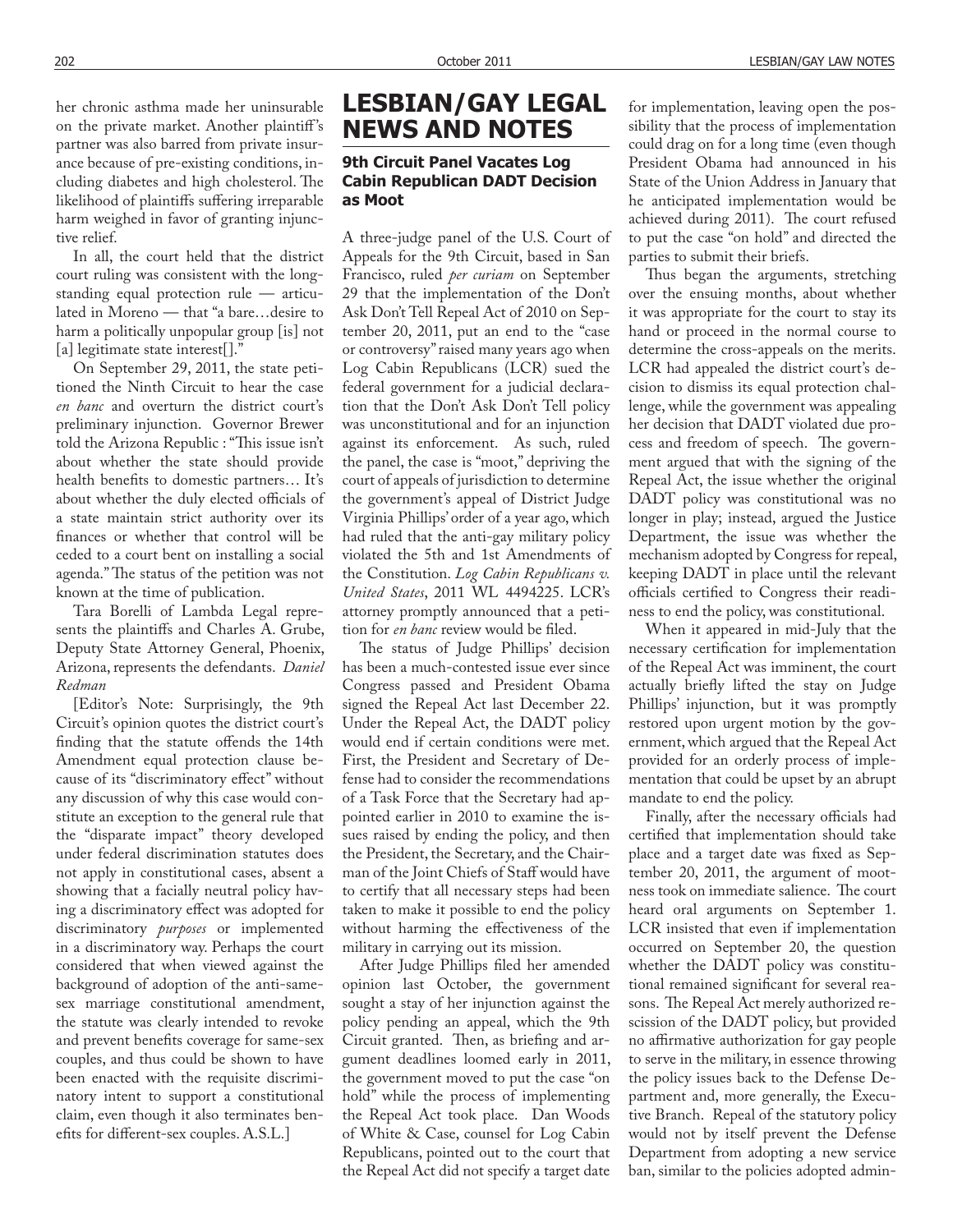istratively prior to the passage of DADT in 1993. Also, in default of a precedential ruling on constitutionality, Congress and President could subsequently re-enact DADT. Furthermore, there are various other cases and claims related to injuries suffered by individuals due to the DADT policy that are pending in the courts or that could be brought, as to which the constitutionality of the policy is a salient issue. LCR argued that these considerations kept the issue alive for appeal.

But the government persuaded the court otherwise, by pointing to several very clear Supreme Court precedents. It seems very well established in federal law, or at least the court persuasively explains it to be so, that if Congress repeals a statute that is the subject of constitutional challenge, a lawsuit filed to have the statute declared unconstitutional is moot, and a declaration of unconstitutional from a district court as to which appeal is pending is also rendered moot. The court pointed out that LCR's standing as a plaintiff  $-$  much contested and still contested by the government was, if anything, limited to seeking a declaration that the policy was unconstitutional and an injunction against its enforcement. Now that the policy has been repealed, an injunction against its enforcement would be meaningless as, in effect, it no longer exists. The court deemed it purely speculative that a future Congress would re-enact it, pointing out that the hypothetical prospect of swift re-enactment was speculative.

Furthermore, said the panel, because the government had appealed promptly and had never abandoned its position that the policy was constitutional and that the district court's decision was wrong on the merit, it was not enough to declare the issue moot and just dismiss the appeal. The court found that this would be unfair to the government, which had been deprived of its chance at appellate vindication of its defense. Thus, the panel decided that the appropriate course was to vacate Judge Phillips' decision and return the case to the district court with directions to dismiss the case as moot, thus effectively wiping Judge Phillips' decision off the books.

The court decisively declared that the district court's decision is thus a complete nullity:

"Because Log Cabin has stated its intention to use the district court's judgment collaterally, we will be clear: It may not. Nor

may its members or anyone else. We vacate the district court's judgment, injunction, opinions, orders, and factual findings - indeed, all of its past rulings — to clear the path completely for any future litigation. Those now-void legal rulings and factual findings have no precedential, preclusive, or binding effect. The repeal of Don't Ask, Don't Tell provides Log Cabin with all it sought and may have had standing to obtain. (We assume without deciding that Log Cabin had standing to seek a declaration that section 654 is unconstitutional and an injunction barring the United States from applying it to Log Cabin's members. See Arizonans for Official English, 520 U.S. at 66-67 (court may assume without deciding that standing exists in order to analyze mootness).) Because the case is moot and the United States may not challenge further the district court's rulings and findings, giving those rulings and findings any effect would wrongly harm the United States."

One member of the panel was clearly disappointed at not having the opportunity to take on and repudiate Judge Phillips' use of *Lawrence v. Texas* in her decision to subject DADT to "heightened scrutiny" and to declare it unconstitutional in the face of prior 9th Circuit rulings upholding it. Circuit Judge Diarmuid F. O'Scannlain wrote a lengthy concurring opinion -- which, in light of the panel's finding that the case is moot, must be considered to be purely dicta -- strenuously arguing that *Lawrence v. Texas* was irrelevant and did nothing to change the Supreme Court's "established" approach to determining whether a challenge law is in violation of the due process clause. Conservative federal circuit judges have continued to cling to the Supreme Court's pre-*Lawrence* ruling, *Washington v. Glucksberg,* 521 U.S. 702, 720 (1997), as requiring that a right be "deeply rooted in our history and tradition" in order that a law abridging that right be subject to heightened scrutiny. Those courts point out that in *Lawrence* the Supreme Court struck down the Texas sodomy law as lacking any rational justification, and did not state that it was applying heightened scrutiny, so that any attempt to use *Lawrence* as a basis to apply heightened scrutiny in a due process challenge to an anti-gay government policy is illegitimate. Such judges normally ignore Justice Kennedy's statements discounting the importance of "history and tradition" in

*Lawrence* as being mere rhetoric, in light of their characterization of the way that the Supreme Court ultimately disposed of the sodomy law challenge. (The "history and tradition" requirement and the insistence upon narrow particularity in describing the right at issue seems inconsistent with many important Supreme Court rulings finding long-established discriminatory or intrusive government policies to be unconstitutional.)

Furthermore, as the Republicans who are now vying for the presidential nomination insist that DADT should be reinstated, the question whether the policy was constitutional is not really just academic at this point. Dan Woods will seek *en banc* review of the panel's dismissal decision. A.S.L.

#### **Father Loses Bid to Overturn Custody Order in Favor of His "Adulterous Homosexual" Ex-Wife**

On September 21, 2011, the Court of Appeals of Arkansas largely affirmed a trial court decision which granted primary custody of two teenage children to their mother, who had begun a new relationship with another woman before her divorce became final. *Bamburg v. Bamburg*, 2011 Ark. App. 546. While the trial court ordered both parents to refrain from cohabitating with sexual partners prior to a new marriage while the children were present in the home, neither party appealed that aspect of the decision. The only modification to the underlying decision concerned an unremarkable financial distribution made by the trial court.

Bob and Lisa Bamburg were married in 1988 and separated sometime in 2009. They had two children during the course of their marriage: a sixteen year old teenage daughter, EB, and a fifteen year old son, JB, who is "severely autistic." Both parents played an active role in the children's lives, but Lisa "took the primary role in day-today activities for them." Bob is an attorney and Lisa owns a small gift shop which was open two months a year. She also occasionally did some contract work on the side, but her notable income came from her ownership interest in a family business which existed prior to the marriage.

At the hearing before the trial court, Lisa routinely lied about the nature of her relationship with Mary Alice, another woman who had been friends with both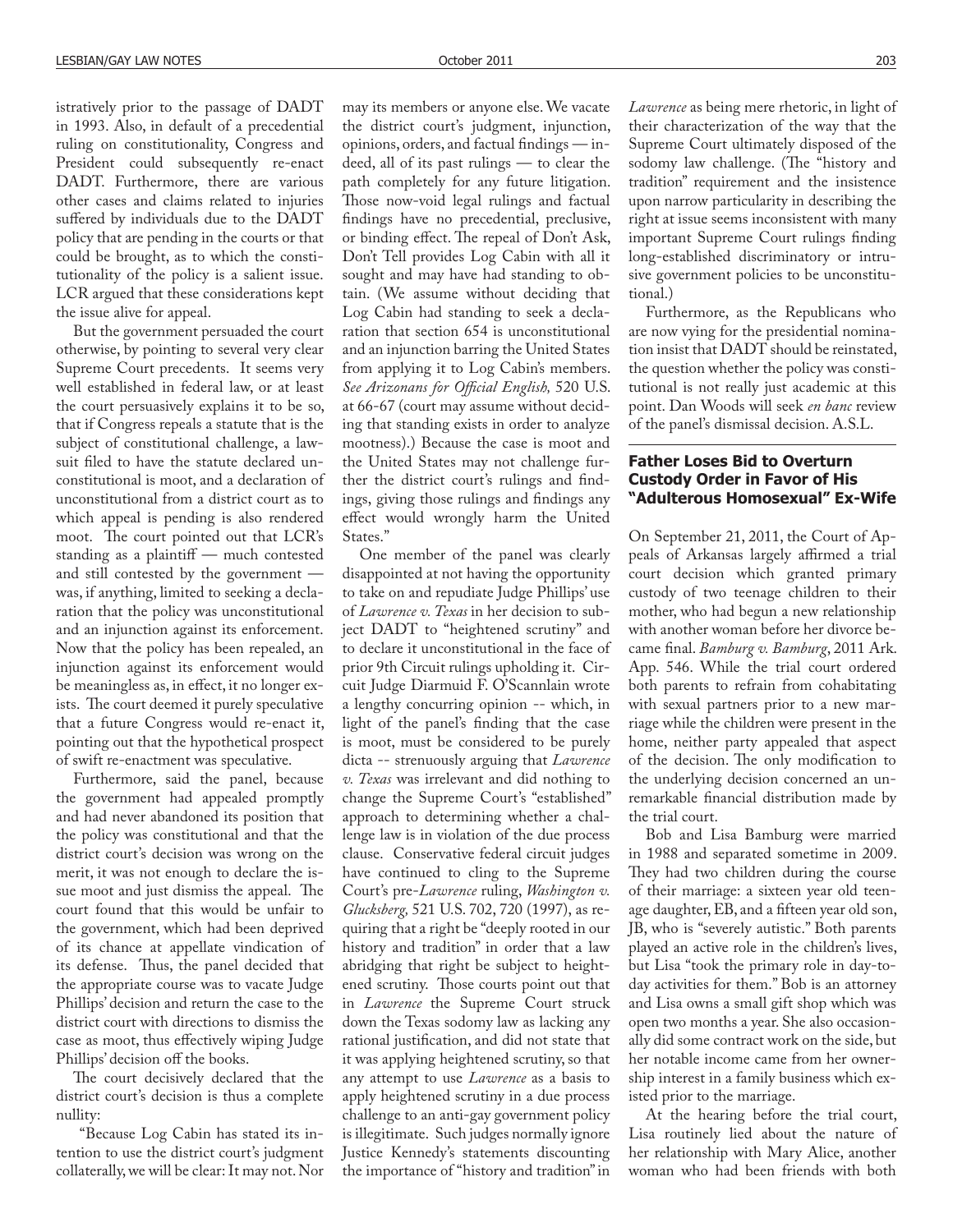parties during their marriage. At the last hearing before the trial court, Lisa finally admitted to her relationship with Mary Alice, stating that it began in the summer of 2009. Her explanation for lying about the relationship was that she was waiting to tell her daughter first.

Although Mary Alice did not live with Lisa and the children, she did spend a lot of time with them, spent nights at their home and traveled with them. At the conclusion of the trial court hearing, the judge "told the parties that Mary Alice was not to 'be around' the children." However, Mary Alice kept in touch with the children despite not physically seeing them. She explained that she thought that "it was okay" to do so.

The testimony established that Lisa "was a steady, balanced person" and that JB "was demonstratively secure with his mother." EB testified that JB's behavior and responsiveness deteriorated when they stayed at their father's house for a few days and that their father was "very strict."

As for Lisa's new relationship, Bob expressed his "strong reservations about Lisa having custody of their children because Lisa was in an adulterous homosexual relationship." He was also bothered by the fact that Mary Alice spent the night at Lisa's while the children were present. He claimed that this was "a sign of poor judgment and morals", and that Lisa and Mary Alice's relationship was "detrimental to the children's welfare and embarrassing for them." Unsurprisingly, he also didn't like the fact that Lisa had removed pictures of him from the marital home, and put up pictures of her and Mary Alice.

Otherwise, the couple had numerous financial disputes concerning the distribution of their marital property. Notably, Bob wanted reimbursement for any monies Lisa spent on Mary Alice, which Bob estimated was approximately \$24,000, which he calculated based upon "things that [he] kn[e] w were not expenses for [him] and were not expenses on behalf of the kids."

At the conclusion of the hearing, the trial judge issued an order which awarded the divorce to Bob against Lisa. The trial judge concluded that both Bob and Lisa were "good and loving parents" and that their approaches were not contrary to the children's best interests.

Of Lisa's relationship to Mary Alice, the trial judge stated that "[a]lthough the Court does not condone [Lisa] introducing

a romantic partner to the children, in the present case, that fact alone does not negate the fact that [Lisa] has been the primary caregiver of the children from the date of birth to the present time." Lisa was awarded primary custody of the children, and both parties were ordered to refrain from having romantic partners from staying overnight so long as they were not married when the children were present, at home or on vacation. Bob was awarded liberal visitation, and ordered to pay child support and maintain health insurance.

As for the marital funds that Lisa spent on Mary Alice, the judge awarded Bob reimbursement of \$2,500 because while he couldn't prove the total amount he claimed Lisa spent, some trips and entertainment were undeniable. Otherwise, Bob was awarded \$8,864.80 in attorney fees, arguing that, inter alia, Lisa's lies about her relationship with Mary Alice caused unnecessary litigation.

On appeal, Bob claimed that granting Lisa primary custody was erroneous and against the children's best interest because Lisa "is an adulterous liar who disobeys court orders and is a 'friend' instead of a parent." The appellate court rejected this argument, noting that the trial court clearly addressed Bob's concerns about the children's exposure to unmarried cohabitation with a romantic partner by ordering that neither parent have overnight visits by romantic partners. Otherwise, the appellate court largely affirmed the trial court's financial distributions with one small exception. *Eric J. Wursthorn*.

[Editor's Note: Although the court's restriction on both parents having a nonmarital romantic partner stay overnight when the children are present sounds evenhanded, it is ultimately discriminatory in that Arkansas does not allow or recognize same-sex marriages.]

### **Alaska Court Rules That Tax Exemption Unconstitutionally Discriminates Against Same-Sex Couples**

The Superior Court of Alaska for the Third District recently granted summary judgment on behalf of three same-sex couples who brought a suit challenging the constitutionality of an Alaskan real property tax exemption ("Tax Exemption"). *Schmidt v. State*, No. 3AN-10-9519 CI (Sept. 19, 2011). In the opinion, written by Judge Frank A. Pfiffner, the court held that the Tax Exemption violates the Alaska Constitution's Equal Protection Clause on its face by granting tax benefits based upon a marital classification. As the Marriage Amendment to the state's constitution recognizes only those marriages between a man and a woman, the court held that the marital classification in the Tax Exemption constitutes unlawful sexual orientation discrimination.

The Tax Exemption allows disabled veterans and persons over the age of sixty-five to exclude the first \$150,000 of the assessed value of their residence from their real property taxes. If an otherwise eligible person is cohabiting with someone to whom they are not married, then that person can only be granted a tax exemption for the value of the residence proportionate to his or her interest in the property. In contrast, a married person who is eligible to receive the exemption can exclude the total value of their residence (up to the stated \$150,000). The exemption applies even if the residence is solely in the name of the eligible person's spouse. Due to the Marriage Amendment to the Alaska Constitution, cohabiting same-sex couples do not have the option to marry and thus cannot receive the full exemption available to married couples.

Three same-sex couples brought this action against the state and the Municipality of Anchorage, asserting that they received fewer benefits under the Tax Exemption than they are otherwise qualified to receive, only because they are not married. Of the three couples included in the suit, one couple currently cannot receive any benefit under the Tax Exemption. Although the couple shares a condominium, the property is under the name of the non-eligible partner. Since the couple is not married, the eligible partner cannot exclude the residence from his property taxes since he has no interest in the property. In their suit, the plaintiffs argued that the Tax Exemption denies them equal protection under the law, discriminates based on sex and impedes on their right to privacy. The court declined to address the sex discrimination and privacy claims, and focused solely on the equal protection claim.

In its decision, the Superior Court relied heavily on the Alaska Supreme Court's holding in *American Civil Liberties Union v. State,* 122 P.3d 781 (2005). In that case, the court held that a state employment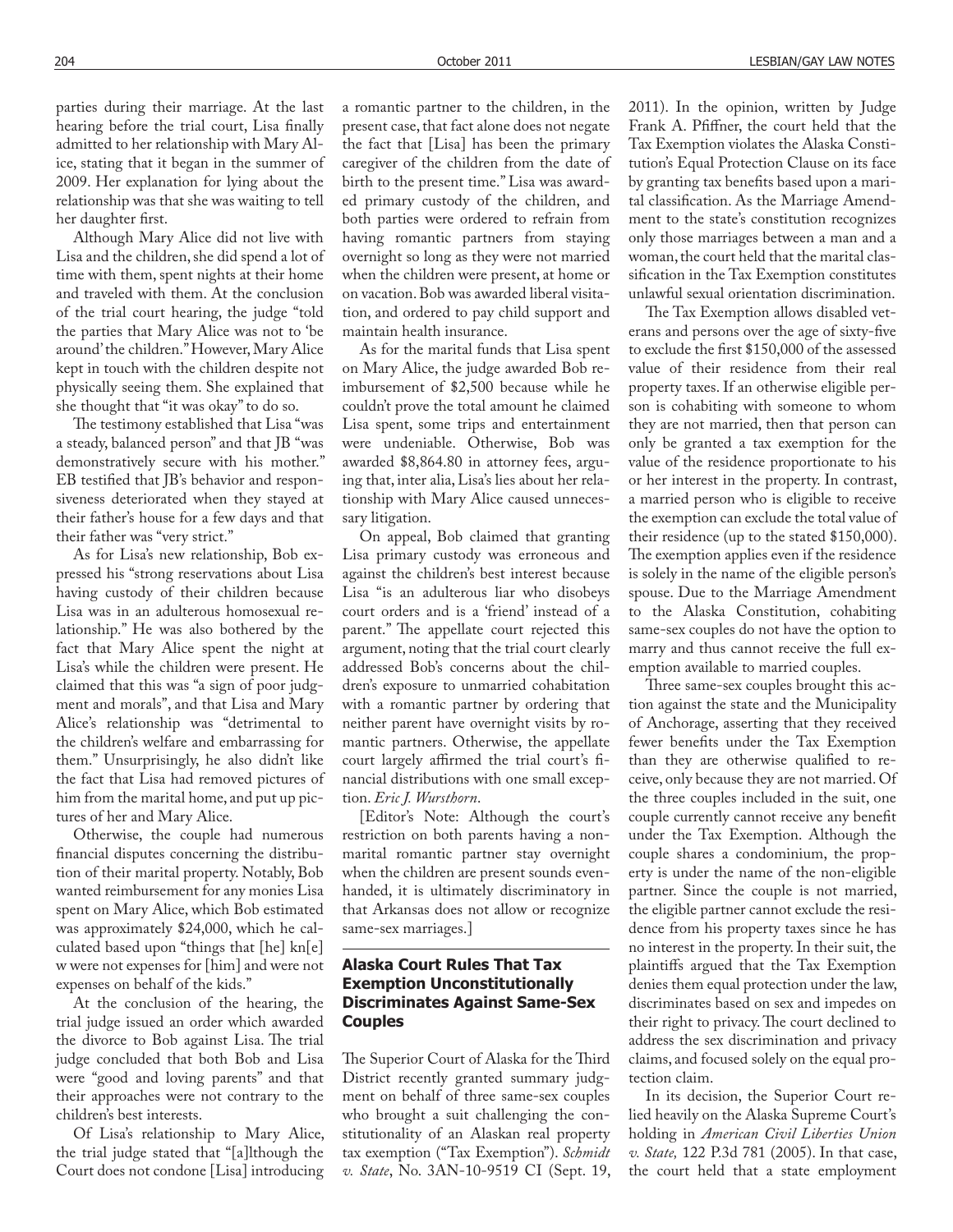benefits plan that did not offer domestic partners the same benefits available to married couples violated the state constitution's Equal Protection Clause. As the classification here is "constitutionally similar to the employment benefits scheme challenged in ACLU," Judge Pfiffner concludes that "the Tax Exemption is similarly unconstitutional."

In defense of the statute, the state argued that the Marriage Amendment to the Alaska Constitution precludes the court from considering the plaintiffs' equal protection claim. The court rejects this argument because the Marriage Amendment only defines marriage. The amendment in no way addresses benefits conferred to people because of marriage. The state also argued that the plaintiffs are not similarly situated to married couples because they do not have the same property ownership status as married couples, and therefore do not meet one of the required elements of an equal protection claim. While people who cohabit with a non-married partner are only tenants-in-common, it is presumed under Alaska state law that married couples own property as tenants-in-entirety. The Tax Exemption, the state argues, is meant to apply only to tenants-in-entirety. The court finds that this conclusion regarding the statute's intent is not based on the plain language of the statute, which makes no mention of either ownership category. The statute draws a classification based on marital status, not ownership status. Judge Pfiffner finds, therefore, that the Equal Protection Clause applies in this case as cohabiting same-sex couples make the same "commitment to co-own or co-occupy a home" as married different-sex couples.

The majority of Judge Pfiffner's opinion, however, focuses on applying the state supreme court's reasoning in ACLU to the state's contention here that the statute is not discriminatory on its face. Firstly, the state argues that the Tax Exemption cannot be facially discriminatory because the statute makes no reference to sexual orientation. Judge Pfiffner addresses this claim briefly, stating that in ACLU the court held that Alaska's Marriage Amendment creates a marital classification by defining marriage only in terms of different sex-couples. As the regulation implementing the Tax Exemption uses the term spouse, given the Marriage Amendment, the statute discriminates on its face based on sexual orientation. The court rejects the state's argument that the term spouse is only used in an implementing regulation, not in the statute itself, and should be read separately from the Tax Exemption. Judge Pfiffner stated that here it is "appropriate to read the statute in combination with the implementing regulation," and therefore the marital classification contained in the regulation should be understood as creating this classification within the statute.

The State also argued that only a statute that under no set of circumstances can be applied constitutionally can be found to be facially discriminatory, and that the Tax Exemption can be applied constitutionally in some situations. The statute applies not only to cohabiting same-sex couples, but also to cohabiting different-sex couples, and as this application does not create discrimination based on sexual orientation, the statute is not always unconstitutional. In response, the Superior Court asserts that the statute, to be found facially discriminatory, need only be unconstitutional in all circumstances in which "the marital classification is relevant." While the Tax Exemption does bar cohabiting different-sex couples from receiving the greater tax benefit available to married couples, differentsex couples have the option of marrying. In contrast, this option is permanently closed to same-sex couples in Alaska so there is no situation in which the marital classification created by the statute can be applied constitutionally to same-sex couples.

Turning to the issue of what level of scrutiny should apply to classifications based on sexual orientation, Judge Pfiffner sidesteps the actual question of whether heightened scrutiny is appropriate. In ACLU, the court did not examine if sexual orientation is a classification that should be given a higher level of scrutiny, as the court found that the statute did not even survive minimal scrutiny. Following the state supreme court's approach, the Superior Court holds only that the Tax Exemption fails even the most minimal level of scrutiny, and therefore an inquiry into whether a higher level of scrutiny applies is unnecessary. To satisfy this lower level of scrutiny, "the State must show that the challenged classification fairly and substantially advances the legislation's legitimate objectives." Here, the court held that the state failed to establish that the marital classification in the Tax Exemption fairly advances the government interest in

assisting senior citizens and disabled veterans financially. While the court agrees with the state that assisting these groups is a legitimate government objective, the court finds that excluding cohabiting same-sex couples from the exemption does not in any way further this interest. The state argues that any greater benefit the plaintiffs would receive under the full exception, as granted to marriage couples, would be minimal. Judge Pfiffner states that this reasoning, however, better supports the plaintiffs' assertion that the Tax Exemption does little to further the state's interest in financially assisting seniors and disabled veterans. If the benefits that would be received by cohabiting couples are only minor, then it is more than likely that the state interest in helping seniors and disabled veterans keep their homes outweighs this minimal expense to the government.

Additionally, the state argues that the marital classification furthers this government interest in assisting seniors and disabled veterans as a person's spouse is the most likely person to become their caretaker during illness and if a married couple can remain in their home together, it is more likely that one spouse can care for the other. Again, Judge Pfiffner finds the state's argument to be more supportive of the plaintiffs' position. In fact, the state admits that partners in cohabiting, same-sex couples are just as likely to care for each other as married couples, and offered no explanation for this contradiction, except that "the means-to-end fit of law to its objective can be somewhat loose." The state offers no explanation as to why granting the benefit to one group of long-term committed couples and not another furthers Alaska's interest in assisting seniors and veterans in staying in their homes with the person that likely cares the most about their well-being. The Superior Court found the State's reasoning that the classification does not have to be a perfect "fit" in furthering the government interest to be an unconvincing excuse. *Kelly Garner*

### **District Court Unseals Digital Record of Prop 8 Hearings**

In an opinion filed September 19, 2011, addressing a cross-appeal by the Plaintiffs in Perry v. Schwarzenegger, the U.S. District Court for the Northern District of California unsealed the digital recordings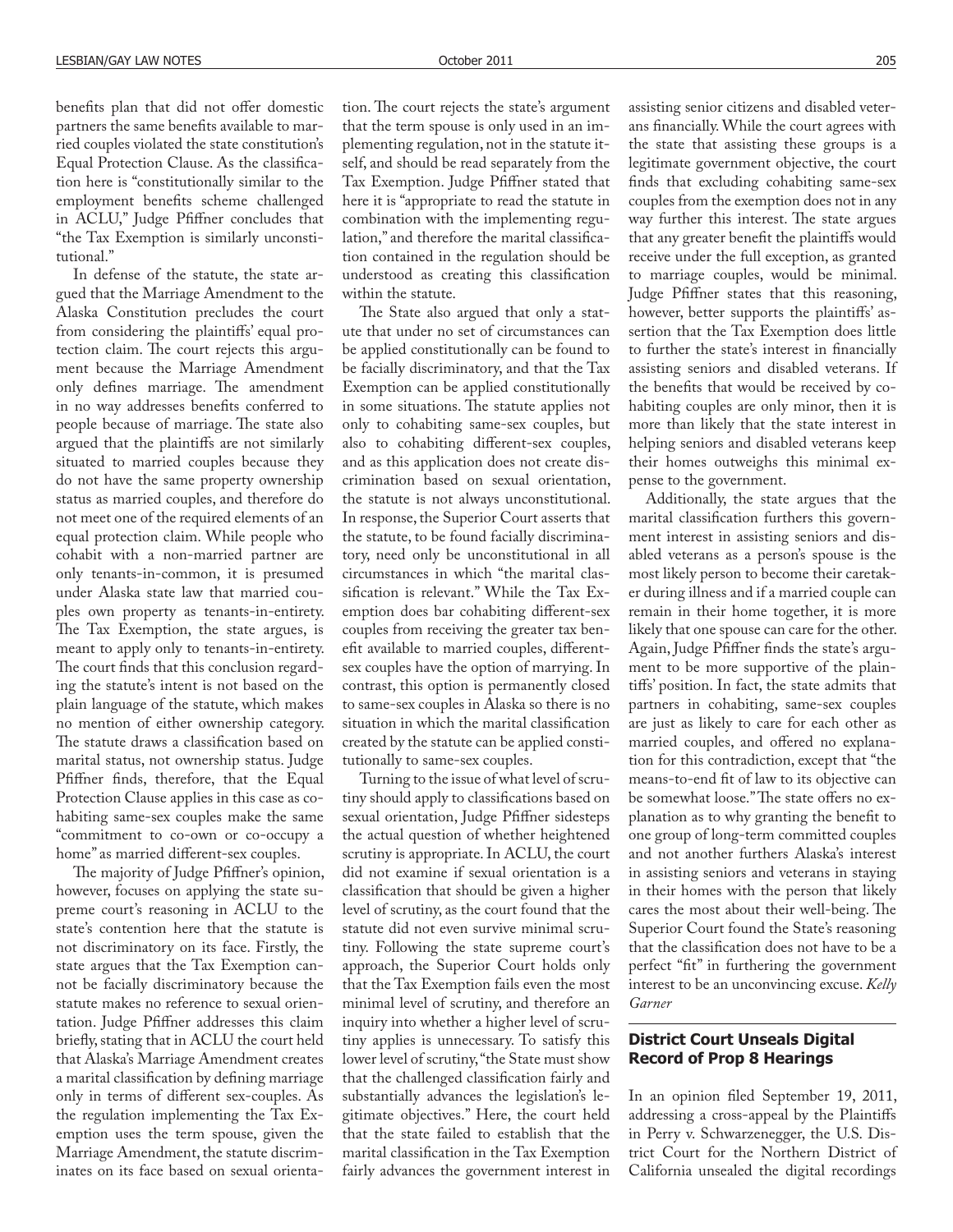of the highly publicized — but until now unavailable except as a paper transcript proceedings of the hearing that invalidated California's Proposition 8. *Perry v Schwarzenegger*, No. 09-02292 JW.

The video recording of the trial, created pursuant to a policy implemented by the Ninth Circuit in 2009 allowing tapings of court proceedings in non-jury civil matters, was used by the judge and the parties during closing arguments, and was entered into the trial's formal record under seal.

The history of the recording's existence itself is a long and complicated one: After several media outlets requested that the trial be broadcast, Chief District Judge Vaughn Walker, who presided over the proceeding, ruled that an audio and video feed would be recorded and broadcast over the internet as well as streamed to other courthouses. It was planned that the trial would be included in a "pilot program" launched by the Ninth Circuit to record and transmit non-jury trials for educational and other purposes.

However, this was not to be, as the Supreme Court issued a stay of Judge Walker's ruling allowing the broadcast, because it appeared that the process which the Ninth Circuit followed to amend its rules in order to implement the pilot program was not correct. Judge Walker withdrew the trial from the pilot program and did not broadcast the tape, but notified the parties that a digital recording of the proceeding would be made for use in chambers. He further noted that either party to the trial could request a copy of the recording for use during closing arguments, but that the recording would remain confidential and under seal as part of the trial's official record.

Walker's ruling to keep the documents confidential was appealed by the Plaintiffs, but before that appeal was decided the Defendants filed an action to ensure that Walker did not disseminate his own copy of the trial, which he had taken with him as part of his judicial papers upon his retirement. In response, Plaintiffs and a coalition of media companies filed this cross-appeal to unseal the recording.

Much significance is made in the opinion of the fact that the recording is part of the judicial record. In considering the cross-appeal, the court notes that while there is no Ninth Circuit precedent indicating there is a First Amendment right of access to court proceedings and records, there is a very strong common law right to do just that. In fact, the presumption in favor of the right of access to court records is so strong that a party seeking to overcome that presumption faces a "compelling reasons" standard supported by "specific factual findings" in order to defeat it.

To combat the Plaintiff's cross-motion to unseal the record, Defendants rely on four so-called compelling justifications: 1) that the recording was intended to be kept confidential when it was made, 2) that an injunction was issued by the U.S. Supreme Court to stop the broadcast of the recording, 3) that a local civil law barring photography and television broadcast of judicial proceedings would be violated, and 4) that unsealing the record would have a "chilling effect" on those who may testify in trials.

Chief Judge James Ware, who took over responsibility for the case upon Judge Walker's retirement, makes surprisingly swift and easy work of each of the justi fications. The opinion first notes that, in relation to point 1, Judge Walker's statement that the recording would not be made public was not binding, and not a justification to keep the record sealed. Even if the Judge's statement was considered some sort of promise or guarantee, that promise would not be binding on any other court or party.

Moving on to point 2, that the Supreme Court issued an injunction stopping the broadcast of the trial, the opinion points out that the injunction was issued based on the narrow legal issue of whether the District Court had properly amended its local rules in order to broadcast the trial. The Supreme Court specifically stated, in fact, that it was solely addressing the procedural issues of amending the rules rather than whether the broadcast of the trial was appropriate.

The Defendants' third justification for maintaining the seal on the record is that Civil Local Rule 77-3, which prohibits "the taking of photographs, public broadcasting, televising, or recording for those purposes in the courtroom…in connection with any judicial proceeding" bars the dissemination of the recording. However, the court underscores that no objection to the recording was made during the trial by either party, and the recording was used in closing arguments. Furthermore, the Rule is open to a number of interpretations by the court, none of which would defeat the common law right of access in any case.

Finally, the court disposes of the fourth argument, that unsealing the record would have a chilling effect on witnesses. To this, the court responds that there is no evidence that this may be the case, and that it is insufficient to simply allege that the dissemination of the record may have negative consequences. The court highlights the lack of any evidentiary support in favor of the Defendant's position and notes that, on the contrary, the Ninth Circuit actually went out of its way to allow broadcast of recordings taken at civil non-jury trials, and would have certainly considered this chilling effect in making their decision to allow that activity. Additionally, since the Supreme Court injunction that barred broadcast of this particular trial did not invalidate the Ninth Circuit's policy to record and broadcast trials, rather stated that the Circuit's process in revising its local rules likely did not adhere to federal law, the policy was valid at the time the recording was made.

After handily disarming of all the arguments against the unsealing of the record, the court makes absolutely clear that it is not ruling generally on whether trials should be broadcast, or whether the prior trial was fair. The opinion goes to great pains to emphasize that its conclusion rests solely on the fact that the common law right of access to records outweighs any arguments for keeping the record sealed in this particular case. That said, this will likely be viewed as a win for the opponents of Proposition 8 who have continuously fought to show the world the testimony, statistics, and, presumably, bias, shown during the trial.

Judge Ware stayed the order until September 30, after which, barring any action by a higher court, the record would be unsealed. Counsel for the Proponents of Prop 8 announced that they would file an immediate appeal with the Ninth Circuit and seek a stay from that court. [A 9th circuit panel issued an order on September 26 temporarily staying the district court's order to give the parties time to file briefs on a pending motion by Proponents of Prop 8 for a stay pending appeal.] *Stephen E. Woods*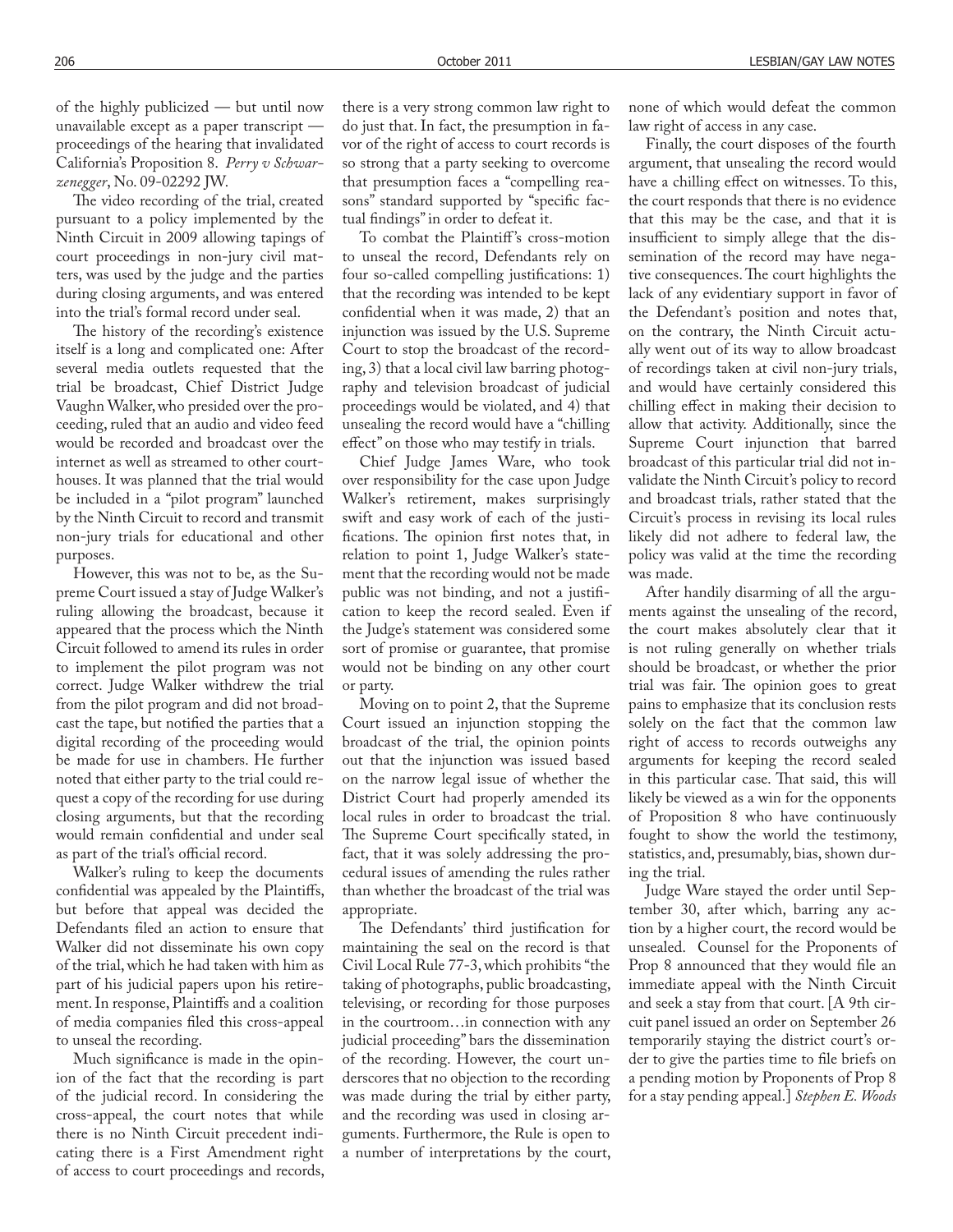#### **Federal Judge Rejects DOMA Challenge in Immigration Context**

In a decision released on September 28, 2011, U.S. District Judge Stephen V. Wilson of the Central District of California ruled that binding 9th Circuit precedent requires him to dismiss a lawsuit challenging the U.S. Customs and Immigration Service's refusal to recognize a same-sex marriage between a U.S. citizen and a citizen of Indonesia. Judge Wilson relied on a nearly-thirty-year-old ruling that predates positive advances in gay rights in the Supreme Court. *Lui v. Holder*, No:2:11-CV-01267-SVW.

The plaintiffs, Lui and Roberts, married in Massachusetts on April 9, 2009. That same day, Roberts, the U.S. citizen, filed a petition on behalf of his husband with the California Service Center of the US Customs and Immigration Service, seeking recognition of his husband's spousal status through an I-130 Petition. The Service denied the petition and was upheld by the Board of Immigration Appeals on January  $20$ ,  $2011$ . The men then filed an action with the district court, claiming that the government's refusal to recognize their marriage constitutes "sex discrimination" in violation of the Immigration & Nationality Act's anti-discrimination provision, as well as violating their 5th Amendment rights to due process and equal protection. In effect, then, they are challenging Section 3 of DOMA, which bars federal agencies from recognizing same-sex marriages. They hopefully cited in support of their case Gill v. Office of Personnel Manage*ment*, 699 F.Supp.2d 374 (D. Mass. 2010), appeal pending in the 1st Circuit, in which the court held Section 3 unconstitutional in a case involving claims for various federal benefits.

This is one of the cases in which the House of Representatives has intervened to defend DOMA, while the Justice Department, nominally the defendant, has switched sides and argued, in support of the plaintiffs, that Section 3 is unconstitutional.

Unfortunately, in the 9th Circuit, anybody seeking recognition of a same-sex marriage in the immigration context faces the precedent of *Adams v. Howerton*, 673 F.2d 1036 (9th Cir. 1982), in which the court upheld the Immigration Service's denial of an I-130 petition on behalf of a

same-sex couple who married in Colorado. (A county clerk issued a marriage license to this same-sex couple; at the time, the state had a gender-neutral marriage statute which had not been definitely construed by any court to ban same-sex marriages.) The court in *Adams* rejected all arguments by the petitioners, including the claim of sex discrimination and the claim of 5th Amendment (due process and equal protection) violations. *Adams* has never been overruled or disavowed by the 9th Circuit, and is thus technically binding on all trial judges in that circuit. The circuit court's decision was, ironically enough, written by Anthony Kennedy, who later wrote the gay rights decisions in *Romer v. Evans* and *Lawrence v. Texas* on the Supreme Court, which laid the foundation for current attacks on DOMA!

"In *Adams*, the Ninth Circuit held that 'Congress's decision to confer spousal status . . . only upon the parties to heterosexual marriages has a rational basis and therefore comports with the due process clause and its equal protection requirements,'" wrote Judge Wilson. "The fact that DOMA was enacted years after the Ninth Circuit's decision in *Adams* is not persuasive given that marriage as defined in Section 3 of DOMA is consistent with *Adams*. While Plaintiffs and Defendants point out the alleged de ficiencies in the reasoning in *Adams*, this Court is not in a position to decline to follow *Adams* or critique its reasoning simply because Plaintiffs and Defendants believe that *Adams* is poorly reasoned."

Judge Wilson pointed out that the prerogative to overturn a 9th Circuit precedent "rests not with this District Court, but with the *en banc* Ninth Circuit and the Supreme Court." Judge Wilson signalled his awareness of the case pending in the 1st Circuit, but noted that "the plaintiffs in *Gill* were spouses of federal employees who brought suit on the basis of denial of certain federal marriage-based benefits, thus the context of that case was somewhat different from the present case, which arose in the context of immigration law. More importantly, the court's decision in Gill does not affect this Court's obligation to follow binding Ninth Circuit precedent."

In other words, if this case is to be won by plaintiffs, it needs to be won at the appellate level, as trial courts are bound to follow any precedent on point. The only real distinction between *Adams* and this case is

that in *Adams*, the validity of the marriage under Colorado state law was dubious, whereas the validity of the plaintiffs' marriage in this case is, as a matter of Massachusetts law, unquestioned. A.S.L.

### **California Transgender Inmate Loses Bid for Sex-Reassignment Surgery**

A transgender California state prison inmate serving a 50-years-to-life sentence for murder has lost her appeal of a ruling denying her request for sex reassignment surgery and transfer to a women's prison. The California 1st District Court of Appeal denied Lyralisa Stevens' appeal in a brief order on September 21, 2011, that gave no reasons for the decision, apart from commenting that she was receiving adequate security at the all-male California Medical Facility in Vacaville, where she stays in her single cell to avoid possible harm from other prisoners. *Stevens v. State*.

According to press reports about the ruling, Stevens began taking hormones to feminize her body in 1993, had her name legally changed to Lyralisa the next year, and had begun some surgical procedures to reshape her body prior to being incarcerated. She was convicted of killing another woman with a shotgun during a dispute about some clothing. When she was incarcerated in 2003, she had been living as a woman for a decade, but prison officials sent her to a male facility because she still had male genitals. Her recent bid for surgical removal of her genitals and transfer to a female prison ran into the fact that to date no court has ever ordered a state prison system to provide gender reassignment surgery for an inmate.

Courts have ruled that under the 8th Amendment, which forbids cruel and unusual punishment, prison authorities are required to provide appropriate medical treatment for serious medical conditions of inmates. Courts have come to recognize that "gender identity disorder" is a serious medical condition for which inmates are entitled to treatment. Courts within the 9th federal circuit (including California) are bound by a decade-old precedent mandating that they make hormone treatments available in appropriate cases, and Stevens has been able to maintain her hormone treatments in prison, and to dress and groom herself as a woman. However, due to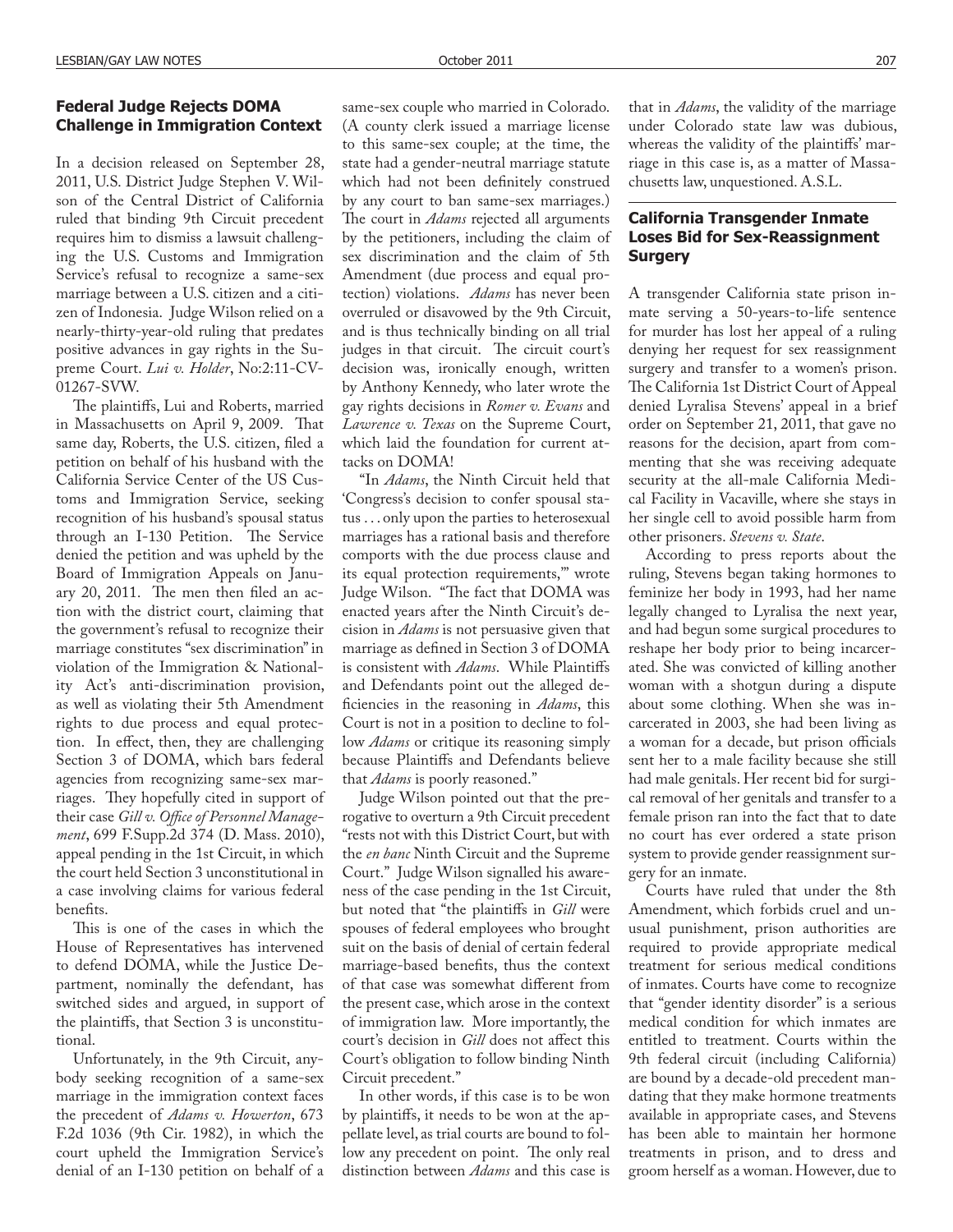threats of violence from male inmates, she stays in her cell, does not make use of time in the prison yard, and avoids showering when other inmates are using the facilities. Her request to be transfered to a female prison has been denied, however, as prison authorities will not house an inmate with male genitalia in a female prison.

A similar lawsuit brought by an inmate seeking sex reassignment surgery is pending in Massachusetts. Recently, in *Fields v. Smith*, 2011 WL 3436875 (Aug. 5, 2011), the 7th Circuit Court of Appeals held unconstitutional a Wisconsin statute that prohibited the use of state funds to provide hormones or surgery for transgender inmates, finding that the state prohibition violated the constitutional obligation to provide appropriate medical treatment for serious conditions. In its decision, the 7th Circuit at least theoretically rejected the argument that state payment for sex reassignment surgery for inmates could be categorically ruled out, but that case was brought by inmates seeking to maintain their hormone treatment, so the issue of surgery did not have to be decided.

Stevens is described in press reports as having a slight build and thus being quite vulnerable to physical attack. The court of appeal indicated that if her living arrangements change or her safety is "otherwise compromised," she can reapply to the court for relief. Otherwise, she continues to be sentenced to living in isolation for her own safety, and to be unable to complete her physical gender transition so long as her incarceration continues. (Based in part on reports by the Associated Press, the Los Angeles Times, and the HuffingtonPost. com.) A.S.L.

#### **Federal Court Refuses to Dismiss Sex Discrimination Claim Concerning Yearbook Photo**

In *Sturgis v. Copiah County School District*, 2011 WL 4351355 (Sept. 15, 2011), the U.S. District Court, Southern District of Mississippi ( Judge Daniel Jordan), denied a school district's motion to dismiss the sex-discrimination claims brought by a high school senior after school officials excluded her yearbook photo because she sat for her portrait wearing a tuxedo rather than a dress.

The Copiah County School District, located in Mississippi, requires for yearbook portraits that female students wear a "drape" and male students wear a "tuxedo." The plaintiff, Ceara Lynn Sturgis, identifies as a female but prefers conventionally masculine clothing. As a result, she was uncomfortable with the drape and opted instead to wear a tuxedo for her portrait.

In response, the district excluded Sturgis's portrait (and her name) from the yearbook. After the district denied Sturgis's written appeal of the decision, she filed a § 1983 suit, alleging that the district engaged in sex-based discrimination in violation of the Equal Protection Clause of the U.S. Constitution and Title IX of the Federal Education Amendments of 1972.

At the outset, Judge Jordan noted that the applicable level of scrutiny for this and all equal protection cases would prove central. Though appearance in a yearbook does not involve fundamental rights for which strict scrutiny would apply, Sturgis urged intermediate scrutiny because the "womenmust-wear-drapes" requirement constitutes sexual stereotyping that is facially discriminatory. The school district countered that the policy is sex neutral because both sexes were required to wear specific clothing (boys were not allowed to wear drapes).

The court noted that both arguments have "some appeal" but found that the decision should be made on a more complete record.

Indeed, the court emphasized that the school district failed to provide any justi fications for the requirement ,even after providing additional materials in an effort, rejected by the court, to convert its motion to dismiss into a motion for summary judgment. Assuming the parties do not reach a settlement, this sets the stage for discovery and for the school district having to provide specific reasons for the rule and the purposes it is intended to serve.

In considering the appropriate level of scrutiny that may ultimately apply, the court contrasted the issues involved in the present case with those presented in a case decided by the U.S. Court of Appeals for the 5th Circuit, *Karr v. Schmidt*, 460 F.2d 609 (1972).

Karr involved a public school's hairlength regulations and the court there determined that such regulations were subject to only a minimum standard of review. However, Karr, according to Judge Jordan, could be contrasted with the present case for at least three reasons: (1) Karr did not involve claims of sex discrimination in that the equal protection claim advanced there involved the regulation's application as between male students only; (2) the court in Karr reached it decision only after considering the school board's justifications presented during a four-day trial; and (3) the justifications offered for grooming standards in a classroom simply may not be the same as those that would justify a dress code for a senior yearbook portrait.

In sum: "Whether a rational-basis or intermediate-scrutiny test ultimately applies, the Court still needs to hear and consider the justifications before deciding, as a matter of law, whether the District's justifications survive the applicable level of scrutiny."

In rejecting the school district's motion to dismiss, the court also rejected its argument that Sturgis failed to allege an official school-board policy or custom or that an official policy maker was involved as required to establish  $\S$  1983 liability. The court noted that the complaint refers to the decisions of the principal, assistant superintendent and the school board and Sturgis therefore sufficiently pleaded the  $\S$  1983 elements.

The court likewise refused to dismiss plaintiff's Title IX claims for the same reasons that the equal protections claims survive (i.e., defendants sought dismissal of the Title IX claims on the basis that it required the finding of an equal protection violation, which will now be determined on the basis of a more complete record).

The case was brought by the ACLU (LGBT & AIDS Project) with pro bono assistance provided by the firm of Kramer Levin Naftalis & Frankel LLP. *Brad Snyder*

### **Equal Protection Challenge to Louisiana Sex Offender Registry May Proceed**

Rejecting in part a motion to dismiss by the State of Louisiana, U.S. District Judge Martin L.C. Feldman found that a group of individuals who are required to maintain registration as sex offenders upon their conviction under Louisiana's Crime Against Nature by Solicitation Act can sue for a violation of their rights to Equal Protection of the Laws under the 14th Amendment of the U.S. Constitution. The ruling in *Doe v*. *Jindal*, 2011 Westlaw 2935042 (E.D. La., Sept. 7, 2011), granted the State's motion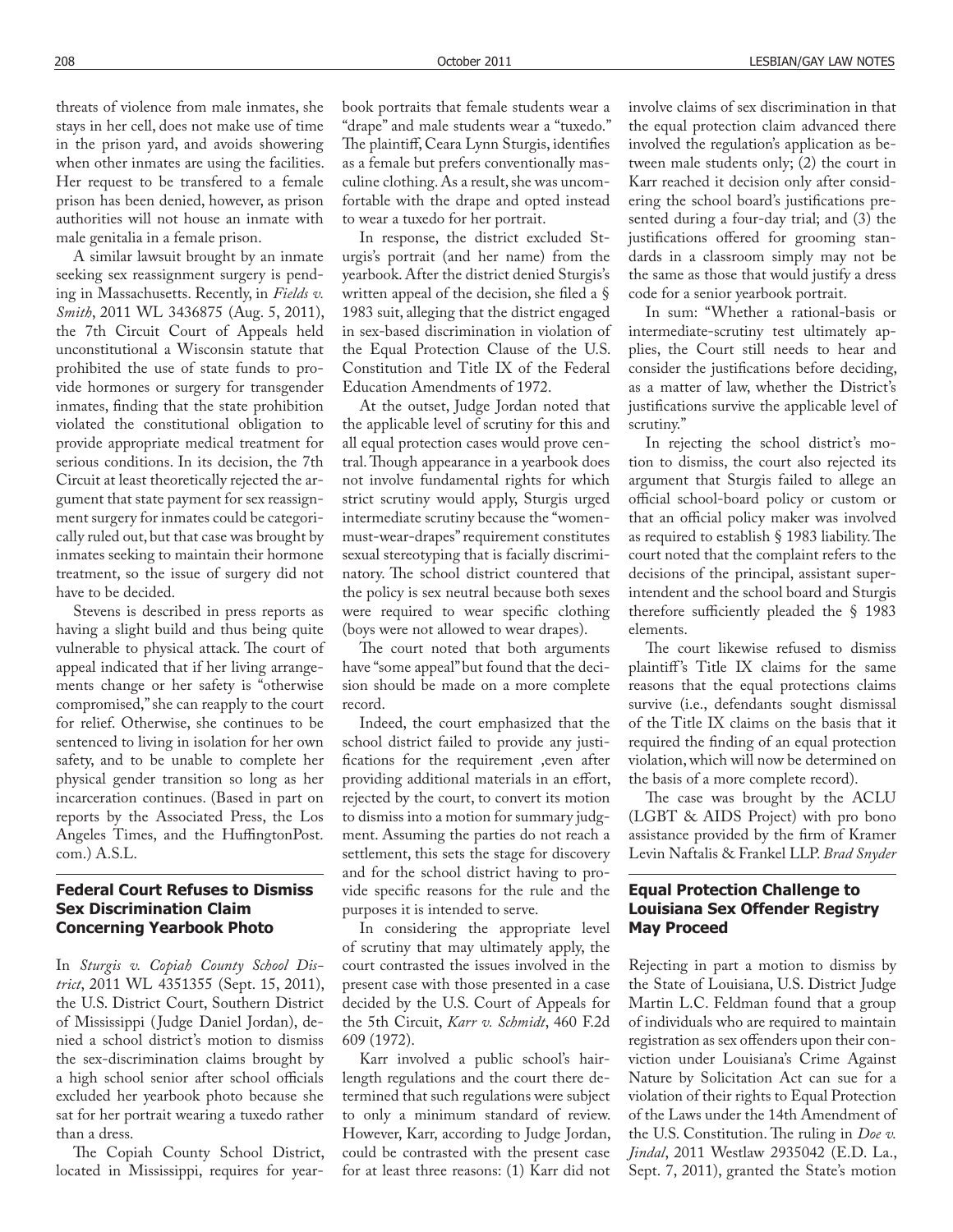to dismiss substantive due process and 8th Amendment cruel and unusual punishment claims, however, as well as dismissing Governor Bobby Jindal as an individual defendant under the sovereign immunity doctrine.

Until August 15, 2011, when the governor signed a reform measure into law, Louisiana statutes provided that those convicted of solicitation for prostitution in general were guilty of a misdemeanor that did not require registration as a sex offender, but a special statute, Crime Against Nature by Solicitation, imposed longer prison sentences, larger fines, and a sex offender registration requirement. The statute was clearly a lingering remnant of the tradition of criminalizing oral and anal sex. After Lawrence v. Texas, such activity may not be penalized when engaged in privately by consenting adults, but the Supreme Court pointed out in that case that it was not ruling on the constitutionality of laws on commercial sex.

At the heart of the argument in this case is the contention that there is no rational basis for imposing a more draconian punishment on solicitation for compensated sex when it involves oral or anal sex than for when it involves vaginal intercourse. Indeed, the misdemeanor law concerning solicitation for prostitution clearly covers the same conduct, but oral or anal sex have been singled out for harsher treatment. The plaintiffs argued that the main purpose for the sex offender registry was to protect children from sexual assaults, but that the crime covered by this solicitation statute bore no rational relationship to that purpose.

The court found persuasive as applied to this case the rationale of *Eisenstadt v. Baird*, 405 U.S. 438 (1972), which struck down a Massachusetts law that prohibited distribution of contraceptives to single people while allowing it (as required by the Supreme Court's decision in *Griswold v. Connecticut*) for married persons. The Supreme Court found that there was no rationale to support the challenged law that would not also be advanced by penalizing the distribution to married couples, which is constitutionally foreclosed.

More directly on point, the court noted, was a California Supreme Court decision in *People v. Hofsheir*, 129 P.3d 29 (Cal. 2006), striking down on Equal Protection grounds a law that imposed higher penalties on those who engaged in oral sex with a teenager than those who engaged in vaginal intercourse with a teenager, requiring only the former to register as sex offenders. The court found both groups of defendants to be "similarly situated in terms of the nature of their misconduct," so imposing a greater penalty on one than the other offended equal protection of the laws.

Judge Feldman pointed out the absurd lengths to which the state's counsel went in trying to justify having essentially the same conduct treated differently. "In fact, when asked during oral argument why the legislature has two statutes on the books if the sex acts of the Prostitution statute consume all of the acts of the Crime Against Nature by Solicitation statute, counsel persisted in advancing the fiction that bestiality was an act not covered by the Prostitution statute but is covered by the Crime Against Nature statute. That comment defies credulity. Its absurdity is betrayed by the statutory text, the Louisiana Supreme Court's pronouncements, and common sense."

Judge Feldman rejected the argument that the distinction could be justified out of public morality and public safety concerns, and said that plaintiffs "have alleged a facially plausible Equal Protection claim that at this stage of the case is sufficient to withstand dismissal for failure to state a claim." Whether the state can justify the differential treatment "must await a meritsinquiry."

However, the court did not see a right to privacy claim here under the Due Process Clause, pointing out that every attempt to challenge the constitutionality of sex offender registry laws under the Due Process Clause has been unsuccessful, including in a persuasive 11th Circuit decision cited by the court. Furthermore, it found that the Supreme Court had upheld such laws against procedural due process claims. Rejecting an 8th Amendment claim, the court clung to the absurd contention -- which courts have accepted -- that requiring somebody to register as a sex offender is not "punishment." Go tell that to the people who find their ability to carry on a normal life severely undermined by being listed in one of those on-line sex offender registries. But the myth of the "non-punitive" registry lives on for now, at least in this case.

Students at Loyola Law School's Clinic in New Orleans are working on this case, as well as pro bono attorneys from Cleary Gottlieb in New York and Brooklyn attorney Andrea J. Ritchie. The plaintiffs are suing as "Doe" to preserve anonymity. The judge decided that the state's demand to know the identity of the plaintiffs need not be decided at this stage of the proceeding. A.S.L.

### **N.Y. County Surrogate Rejects New Challenge to Probate of Ranftle Estate**

New York County Surrogate Court Judge Kristin Booth Glen ruled on September 14, 2011, that the late H. Kenneth Ranftle was domiciled in New York at the time of his death and rejected a challenge to probate of his will brought by his brother, Ronald Ranftle, who argued that Ken was a Florida domiciliary. Ranftle's domicile at death was important because his marriage to J. Craig Leiby is recognized under New York law, but would not be recognized under Florida law. Thus, the designation of Leiby as sole distributee and as executor of the estate theoretically hinges on a determination of his deceased husband's state of domicile. *In the Matter of Ranftle*, 2008-4585, NYLJ 1202515287643 (Surr., N.Y., decided September 14, 2011).

The matter is complicated because Ranftle owned a house in Ft. Lauderdale and took steps in 2003 to establish domicile there, primarily for tax purposes. Unlike New York, Florida does not have a personal income tax, and, observed Judge Glen, "there are capital gains and property tax advantages and a significant homestead exemption" available to Florida domiciliaries. Although Ranftle and Leiby spent a large part of the year living together in the apartment they jointly owned on West 13th Street in New York City's Greenwich Village, as well as property on Fire Island and an apartment they bought in Montreal, Ranftle had been careful to maintain his Florida domiciliary status by documenting his presence in the state for at least 183 days in each tax year, as required by Florida law.

However, when he was diagnosed with terminal lung cancer in March 2008, he decided to remain in New York City and actually never spent another day in the Florida house between then and his death on November 1, 2008. That was a memorable year for same-sex marriage in New York. Early in the year, an upstate appeals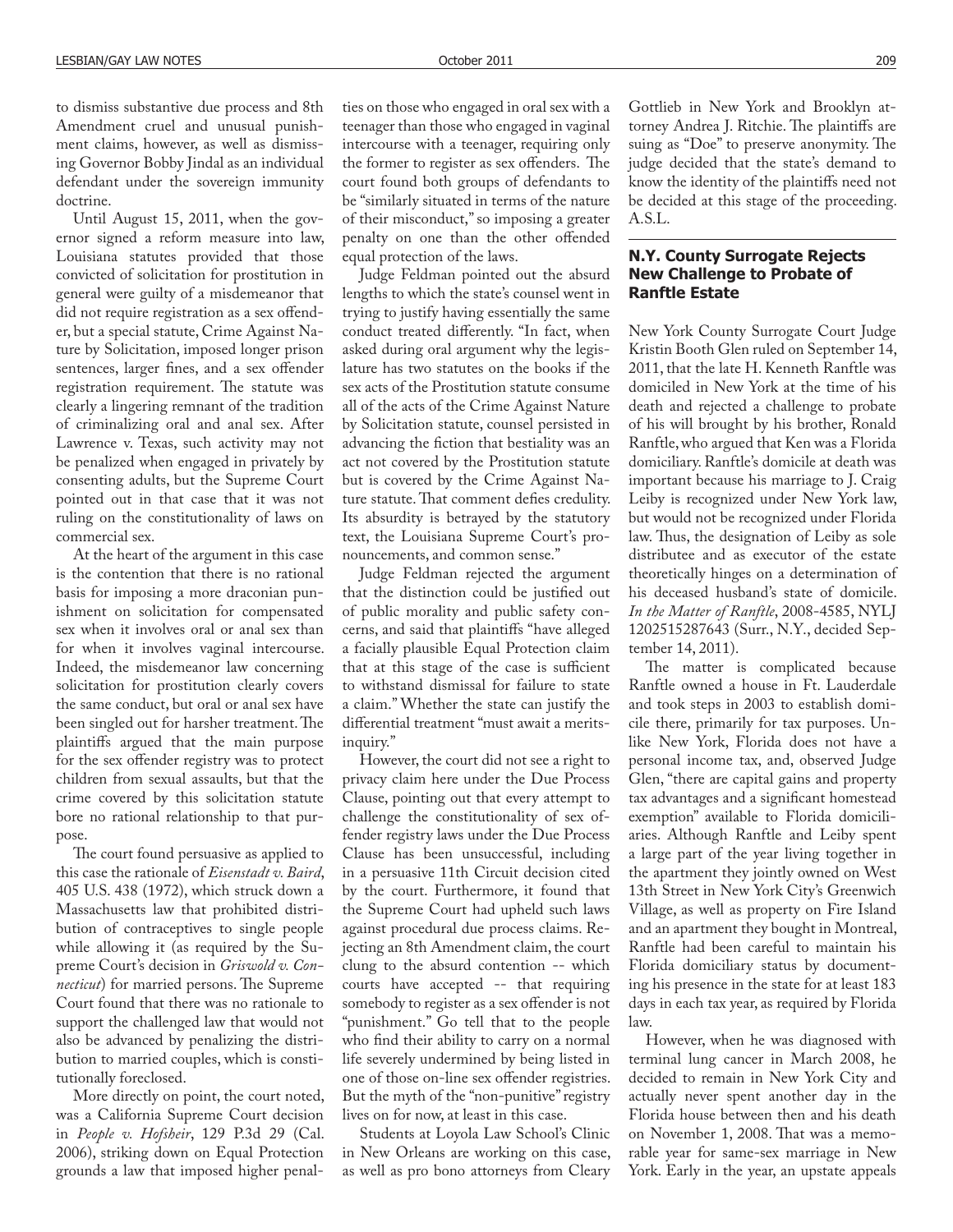court ruled that same-sex marriages contracted elsewhere must be recognized in New York, and shortly thereafter Governor David Paterson issued a directive to state agencies about compliance with the court's ruling. Reacting to these events, Ranftle proposed marriage to Leiby, his long-time partner, and they traveled to their Montreal apartment and made the necessary arrangements, marrying there on June 7, and then returning to New York.

Ranftle also arranged to make a new will, now that he was getting married. At this point there was an unfortunate slip-up, as the attorney who prepared the new will cut-and-pasted provisions from his prior will and overlooked the statement in the prior will that Ranftle was domiciled in Florida, so that provision was transferred to the new will intact. Both the lawyer and Ranftle were focused on the provisions that were changed and paid no attention to this provision. Ranftle did not bother to change his driver's license, and actually cast an absentee ballot in the 2008 general election in November before he died. (A bit of irony here, as Election Day was November 5 and Ranftle passed away on November 1.)

After Ranftl died, Leiby presented the will for probate and Surrogate Glen concluded that as Leiby was a surviving spouse, he was the sole distributee at law and there was no need to notify other surviving relatives. Leiby was the executor and main beneficiary under the will. But another one of Ranftle's brothers, Richard, sought to intervene in the case, challenging Leiby's spousal status, and took that challenge to the Appellate Division, which affirmed Surrogate Glen's ruling that the marriage would be recognized in the probate context in New York. See *In re Estate of Ranftle*, 81 App. Div. 3d 566 (1st Dept. 2011). Ranftle's other brother, Ronald, then brought this new challenge, contending that Leiby was not qualifed under Florida law to be sole distributee and executor, seeking to vacate the probate decree.

After a hearing, Surrogate Glen signed a detailed opinion reviewing all the evidence on September 14, which was published by the New York Law Journal on September 23. Taking into account all the evidence presented on both sides of the question, Glen concluded that Ranftle was a New York domiciliary at his death. "Based on the testimony of the witnesses," she wrote, "especially Craig, Ken's accountant, and Ken's

attorney, I find by clear and convincing evidence that some time in 2008, probably at or around the time of his terminal diagnosis, but no later than his marriage, Ken formed the intent to abandon his Florida domicile and to re-establish his domicile in New York where his friends, family and beloved spouse were located. He did so for two reasons: to be with those he loved, in the city where he had lived and prospered, in the commodious apartment he and his husband owned together, and had lived in since 1999; and because New York, unlike Florida, had expressed its willingness to recognize and respect his relationship with -- and marriage to -- Craig. It is significant that, following his diagnosis, Ken never returned to Florida, even while taking steps to protect Craig's interest in the only property he owned there."

Glen found that the reference in the last will executed by Ranftle to being a Florida domiciliary was something courts refer to as a "scrivener's error," not representative of Ranftle's actual intent, and actually overlooked by Ken. Further, she characterized his voting by Florida absentee ballot as "an anomaly insufficient to overcome the otherwise compelling evidence that Ken chose to become, became, and died a domiciliary of New York."

"In considering the 'association and interests'" that courts are supposed to consider in determining issues of domicile, wrote the judge, "there is one additional compelling fact. Ken was a proud gay man who treasured -- and sought in every way available to protect -- his husband Craig, and Craig's rights upon his death. He named Craig executor in his will, and it was obviously his intent that Craig should not only be the primary beneficiary of his estate, but also that he be permitted 'to serve as a fiduciary [because to do so] is one of the last services a family member can perform for a loved one who has passed away.' Had Ken died a domiciliary of Florida, under Florida law Craig could not have served as his executor. Florida law requires that only a spouse, certain close relations or a Florida resident may serve as a personal representative and since, as Ken well knew, Florida would not recognize his marriage (and of course, Craig was clearly not a Florida resident) failing to change his domicile would have 'thwarted his wish' to have Craig serve as his executor."

The judge also noted many instances during those final months of his life when Ken had declared himself a New Yorker, including in a separate Canadian will executed to deal with their Canadian real estate holdings, "on all the official documents surrounding his marriage, his application for Social Security and Medicare, and his preliminary efforts to file income tax returns as a New York resident."

Having resolved the domicile issue against Ronald Ranftle, Surrogate Glen dismissed the petition to vacate the probate decree.

The case certainly illustrates the difficulties faced by same-sex partners in our mobile society as they travel from state to state or invest in property in different jurisdictions against a legal framework (encouraged by Section 2 of the federal Defense of Marriage Act) where some states will recognize same-sex marriages and others do not. This continuing patchwork system of marriage recognition is intolerable, which helps to explain why the effort to repeal DOMA continues to pick up support in Congress, including the recent addition of the first Republican co-sponsor in the House of Representatives.

Leiby was represented in defending probate of the will by attorneys Kevin J. Farrelly and Erica Bell (of the firm of Weiss, Buell & Bell). A.S.L.

# **Federal Civil Litigation Notes**

 $First Circuit$  — The Justice Department and the House of Representatives filed their briefs in the pending appeals of *Gill*   $v$ . Office of Personnel Management and Com*monwealth of Massachusetts v. U.S. Department of Health and Human Services*, Case No. 10-2204, in which the District Court in Massachusetts ruled last year that Section 3 of the Defense of Marriage Act violates the equal protection component of the 5th Amendment, the Spending Clause, and the 10th Amendment separation of powers as between the states and the federal government. [Section 3 provides that for all purposes of federal law only the union of a man and a woman will be deemed a "marriage" and only the parties to such a union would be deemed "spouses."] The Justice Department, which originally filed the appeals on behalf of the federal government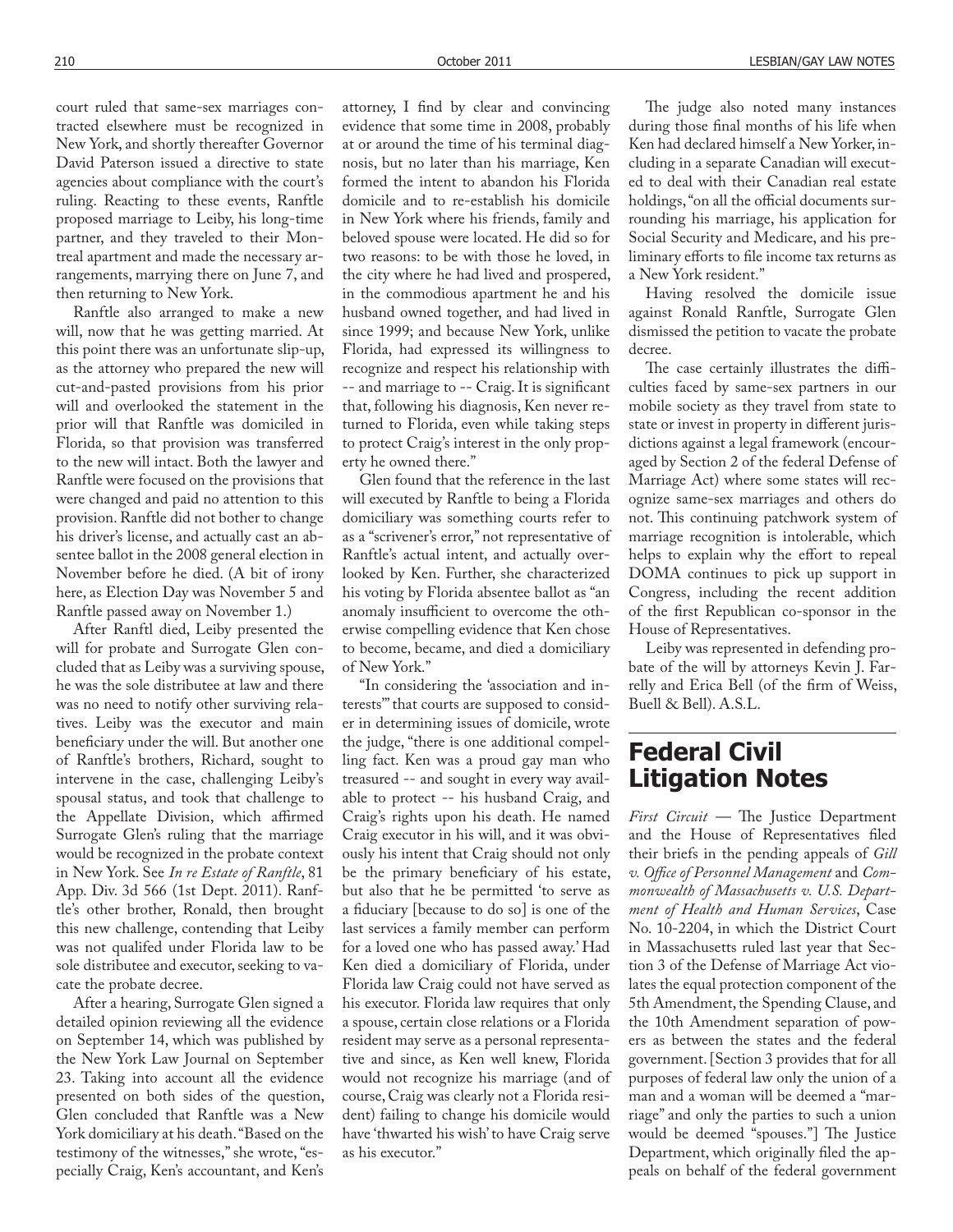defendants, has drastically changed its position in the case. Its original brief, which was filed before President Obama and Attorney General Holder announced their view that Section 3 was unconstitutional and would no longer be defended in the courts by DOJ, had urged the 1st Circuit to reverse *Gill* on the argument that Section 3 survives rational basis review, and to reverse *Commonwealth* on the ground that Section 3 was within the power of Congress to enact. In its new superseding brief, filed on September 22, DOJ argues that the 1st Circuit should reconsider its precedent on the level of scrutiny for sexual orientation discrimination claims, adopt a heightened scrutiny test, and find Section 3 deficient under that test. The Bipartisan Legal Advisory Group of the House of Representatives, which by a totally partisan vote of 3 Republicans to 2 Democrats resolved to defend Section 3, is an intervenor-appellant in the case, and also filed a brief on September 22, arguing that the 1st Circuit should stick with its rational basis approach to sexual orientation discrimination claims, that Section 3 easily passes the rational basis test (contrary to the conclusion reached by the District Court), and that the decisions below should be reversed. The court should be announcing the argument date shortly.

*Third Circuit* — In an unpublished decision released on June 9, 2011, *Pagan v. Gonzalez*, 2011 WL 2260977, the U.S. Court of Appeals for the 3rd Circuit affirmed a decision by District Judge Joseph E. Irenas (D.N.J.) to grant summary judgment for defendants on a Title VII claim by a lesbian federal employee that she was subjected to unlawful gender stereotyping and had suffered adverse employment action by denial of entry into a training program she sought to enter. The circuit court found that Pagan was actually making a sexual orientation discrimination claim, not cognizable under Title VII, and that in any event the failure to provide the training in question was not an adverse employment action, since she had not suffered a negative change in employment status or terms.

*Court of Claims* — The repeal of the "don't ask, don't tell" military policy, which took effect September 20, left some unfinished business. Among other things, there is the lawsuit brought in the U.S. Court of Claims by the ACLU on behalf of Richard

Collins and other former military personnel whose separation pay was cut in half because their honorable discharges were due to homosexuality. The repealed statute says nothing about this. The Defense Department provides "separation pay" for personnel who are honorably discharged after a specified period of service. The Department decided as a matter of policy to halve the separate pay of those discharged under DADT. (Service members discharged for engaging in gay sex would not receive honorable discharges, because they would have violated the Uniform Code of Military Justice, and would not be entitled to separation pay. The repeal of DADT has not affected the UCMJ provision on sexual conduct.) On September 22, Joshua Block, a staff attorney at the ACLU, argued to the U.S. Court of Federal Claims that the Defense Department policy violates 5th Amendment, which imposes an obligation of equal protection of the laws on the federal government.

*Connecticut* — Briefs were filed September 14 on the pending summary judgment motions in *Pedersen v. Office of Personnel Management*, No. 3:10-cv-01750-VLB (D. Conn.), a pending challenge to Section 3 of the Defense of Marriage Act. As has now become expected, the Justice Department, nominally defending the Office of Personnel Management in the lawsuit, filed a brief arguing that Section 3 should be held unconstitutional as a violation of the Equal Protection Clause. The DOJ brief reiterates the now-familiar argument that sexual orientation discrimination claims should merit heightened scrutiny, and that Section 3, which forbids the federal government from recognizing lawfully contracted samesex marriages for any purpose, fails the test of significantly advancing any important governmental interest. Also as expected, the brief filed on behalf of the so-called Bipartisan Legal Advisory Committee of the House of Representatives, which voted 3 Republicans to 2 Democrats to hire former Solicitor General Paul Clement to defend Section 3 in the courts, argues that sexual orientation discrimination claims do not merit heightened scrutiny and that it is rational for the federal government to continue discriminating against same-sex couples because doing so is necessary to help the Republican Representatives who control the House win re-election from their fervently anti-gay religious base of voters. Oops! That's not their official argument. Their official argument is incomprehensible, seeking to turn back the clock to the days before *Lawrence v. Texas* and *Romer v. Evans*.

*Ohio* — U.S. District Judge James S. Gwin (N.D. Ohio) ruled on September 26 in *Hutchinson v. Cuyahoga County Board of County Commissioners*, Case No. 1:08-CV-2966, that Shari Hutchinson may proceed with her Section 1983 equal protection claim against the County based on allegations that the county, despite its official non-discrimination policy, had a practice of rejecting gay applicants for promotion. Hutchinson, who had excellent job ratings, applied for promotion to several positions for which she was qualified, but was turned down for all of them. Based on statements attributed to various county officials, she claims that they were rejecting her applications because she is a lesbian. The court granted summary judgment to the county as to one claim, because the county showed that it had promoted the two highest scoring applicants from an evaluation procedure in which Hutchinson ranked fifth, and she had not made any allegations that the point-allocating selection procedure for that job was biased. A.S.L.

# **State Civil Litigation Notes**

*Illinois* — Sangamon County Circuit Judge John Schmidt ruled on September 26 that he would not stay his earlier ruling against Catholic Charities' argument that state of ficials violated the First Amendment by non-renewing foster care and adoption contracts with the plaintiffs because of their policy of refusing to provide services to same-sex couples. The issue came to a head after Illinois adopted a civil union law mandating that civil union partners have the same rights under state law as married couples. Catholic Charities indicated that it would seek a stay from the 4<sup>th</sup> District Appellate Court, claiming that irreparable injury would occur if children whose cases were being handled by Catholic Charities were switched to other agencies. *State Journal-Register.com*, Sept. 26.

*Illinois* — *Windy City Times* reported that the Illinois Human Rights Commission awarded \$104,711 in damages to Venessa Fitzsimmons, a transsexual who en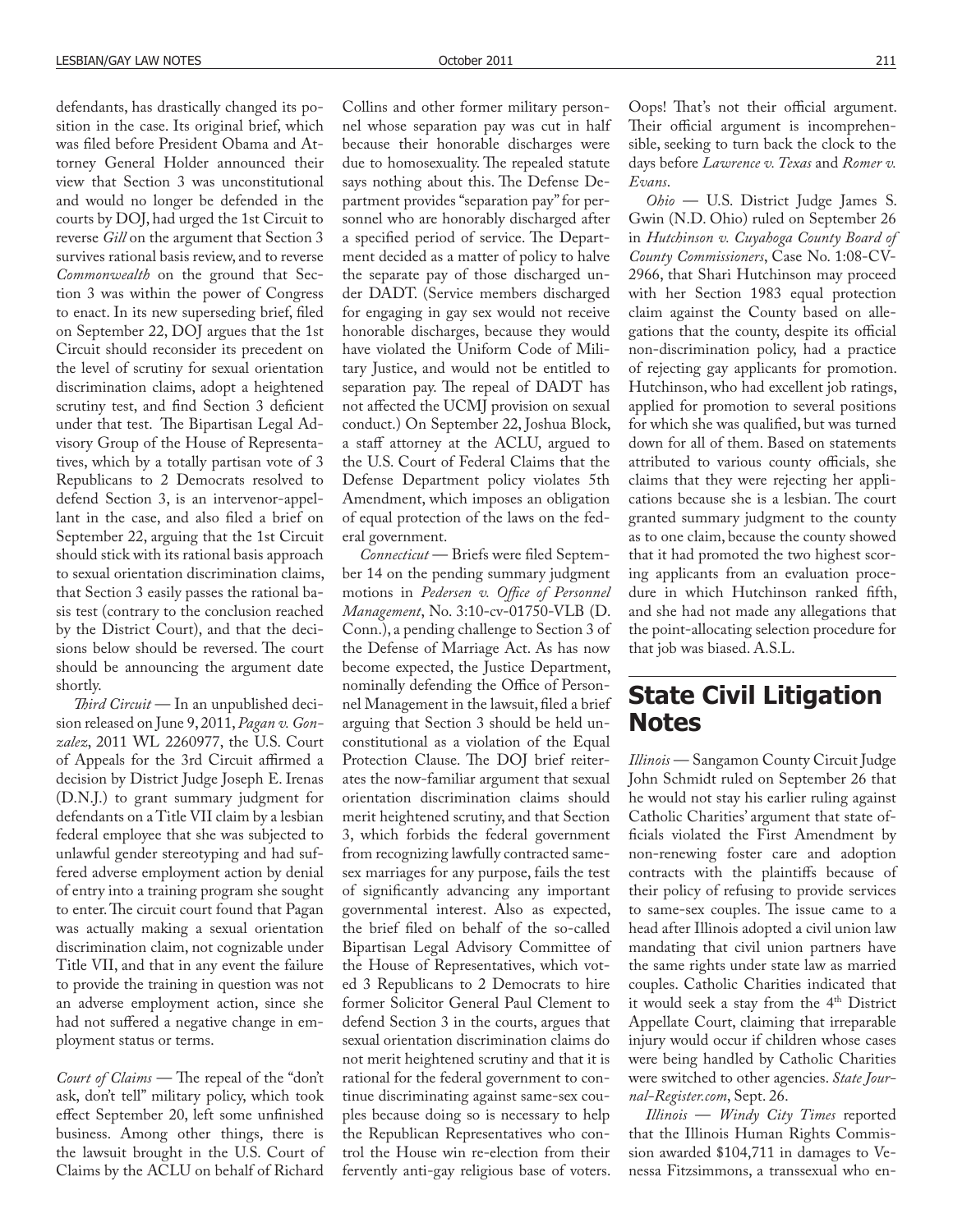countered discrimination due to her gender identity from her employer, Universal Taxi Dispatch, Inc. Her boss reportedly called her a "freak," a "queer," and an "abomination," and made her pay for repairs to her cab that were not normally charged to other drivers. She alleged that the boss threatened to fire her, claiming that customers did not want a transsexual driver, and refused to aid her when her cab broke down. Fitzsimmons' attorney, Joanie Rae Wimmer, asserted that this may be the first damage award for gender identity discrimination under the Illinois law, which was amended to include this category in 2006.

*Indiana* — Alisha Brennon has filed a wrongful death claim in Marion County Superior Court, seeking compensation for the death of her Illinois civil union partner, Christina Santiago, one of those killed when a wind gust at the Indiana State Fair on August 13 triggered the collapse of a stage's rigging and lighting system into the crowd. Brennon also suffered serious injuries in the incident, which she attributes in her lawsuit to negligence by the state. Indiana law does not allow or recognize civil unions or same-sex marriages, so Brennon's suit faces long odds. She has simultaneously filed a suit in federal court challenging various aspects of the Indiana Torts Claims Act, which provides a small sum for accident victims, placing a low cap on damages for negligence claims against the state. *Chicago Sun Times*, *Chicago Tribune*, Sept. 27.

*Indiana* — The Court of Appeals of Indiana ruled on September 28 that the former boyfriend of a married woman was not entitled to an order awarding him visitation with the child he had been raising with her before she got married. K*.S. v. B.W.*, 2011 WL 4478319. K.S. was not married to the child's biological father, who died about six months after the child was born. She subsequently became involved with B.W., who lived together with her and the child in West Virginia. The child referred to B.W. as "dad" and "daddy," and he was listed as the father on her school records. After the non-marital relationship between K.S. and B.W. ended, K.S. continued to allow B.W. to have regular visitation with the child. But a few years later K.S. got married and moved to Indiana with her new spouse and the child. Although occasional visitation with the child continued, evidently B.W. was concerned about protecting his relationship with the child and sought an Indiana court order designating him as a de facto parent with visitation rights. K.S. responded to the lawsuit by cutting off visitation. The trial court would not declare B.W. a de facto parent, but did order limited visitation for him. The court of appeals reversed the visitation order, finding no basis in Indiana statutes for it. The court also rejected B.W.'s attempt to analogize to a case involving same-sex domestic partners, *King v. S.B*., 837 N.E.2d 965 (Ind. Supreme Ct. 2005), pointing out that the court's ruling in that case concerned a custody contest and a domestic partner claiming to have been a primary caregiver, and by contrast B.W. was not seeking custody of the child in this case.

*New Jersey* — Correcting the actions of a lawless motion judge, the New Jersey Appellate Division has reversed a summary judgment issued in *Stephenson v. Rutgers University*, 2011 WL 4388287 (September 22, 2011). Kimi Stephenson, who had worked part-time as a student manager of a Rutgers University athletic time, filed a harassment and discrimination complaint on March 30, 2009, alleging that she suffered discrimination on account of sexual orientation and disability. Defendants filed an answer, denying her material allegations. With issue joined, defendants filed a motion for summary judgment requesting oral argument. Stephenson filed an opposition to the motion, to which defendants replied. But the motion judge issued an order granting the motion without scheduling a hearing. "The judge handwrote a nine-line explanation of his decision, which did not contain any findings of fact and contained only cursory conclusions of law," wrote the Appellate Division, which then went on to point out that a request for oral argument on a civil motion for summary judgment "shall be granted as of right." The decision was vacated and remanded for oral argument. Wrote the court, "The judge should address both the statute of limitations issue, which was apparently the basis for his decision, and the substantive-law issues raised in the motion."

*New York* — In two pending cases, New York Attorney General Eric Schneiderman is defending the recently-enacted Marriage Equality Act against claims that it was improperly passed by the legislature. *New Yorkers for Constitutional Freedoms v. State Senate*, No. 807-2011 (N.Y.Sup. Ct., Livingston Co.), was filed by a group

contending that the Republican Caucus of the State Senate improperly met behind closed doors with New York City Mayor Michael Bloomberg, a supporter of the bill to legalize same-sex marriage in New York, while not affording the same access to opponents. This conveniently overlooks the fact that most of the Republican senators were staunch opponents of the bill and not open to contrary argument; its passage was ultimately achieved with only a handful of Republican votes. This suit also argues that Governor Andrew Cuomo improperly issued a "message of necessity" to facilitate passage of the bill the same day the final text was released in the Senate, rather than requiring the normal three days to allow legislators to study the proposal. Schneiderman filed the state's opposition to the lawsuit on September 19, arguing that the Open Meetings Law does not apply to party caucuses, only to official legislative meetings, and that the "message of necessity" issue is not amenable to judicial review, being an internal matter to the State Senate. Schneiderman argued that the plaintiffs' assertion of some sort of First Amendment right to have access to the Republican caucus was without merit, relying on several U.S. Supreme court decisions. A copycat suit was also filed in the U.S. District Court for the Northern District of New York by an upstate couple who are opposed to the law, Margaret and Tomas Zavalidroga, who named Governor Cuomo as their lead defendant (*Zavalidroga v. Cuomo*, 11-CV-831). In addition to the arguments advanced in the state court case, the Zavalidrogas argued that there is a "gay marriage confederacy… [that has] unconstitutionally foisted its demented social programs upon an invariably unwilling populace." They contended that "the major media in New York were working in collusion to censure viewpoints in opposition to same-sex marriage just prior to its being voted on by the legislature." If they have a lawyer representing them, we would be

*New York* — Shades of "The Man Without a Country"…. In *Debi R.-C. v. Danica P*., NYLJ 1202512952412 (N.Y. Fam. Ct., Kings Co., July 28, 2011) (published in NYLJ 9/1/2011), Family Court Judge Michael L. Katz ruled that the court was without jurisdiction to entertain a custody proceeding concerning a child born to a lesbian couple through donor insemination because New York was not the "home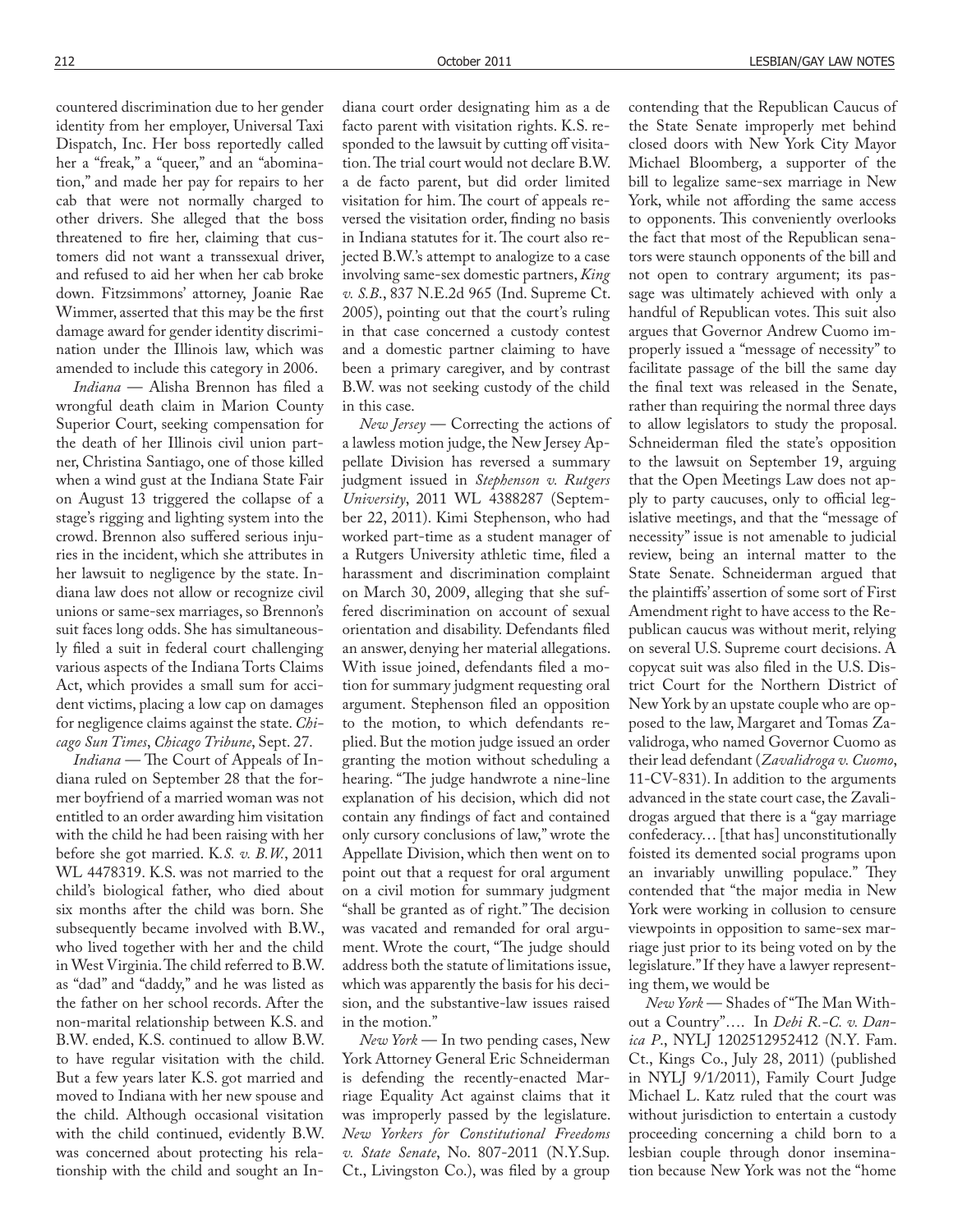state" of the child. Indeed, due to the birth mother's frequent moves since the child was born, at the time this suit was filed the child had no "home state" since it had not resided in any one state for the six months before the filing! The respondent, Danica P., had signed a Donor Insemination Agreement on February 26, 2009, which was also signed in India by the semen donor and his wife, under which Danica and her samesex partner, Debi, agreed that "Danica and Debi shall have absolute and complete legal and physical custody of the child" and that the women "intend to raise said child together." A co-parenting agreement was also prepared but never executed, an subsequently the relationship between the women soured. Danica and the child moved out of their home to Danica's aunt's home in New Jersey in September 2009, then she moved to Maine in 2010 to live with her mother, then she moved to Massachusetts in October 2010. Debi sued for custody in Maine in September 2010, but the Maine court applied the "home state" rule and concluded it lacked jurisdiction, noting that suit could be filed in New York, New Jersey or Massachusetts. However, Judge Katz found that at the time Debi filed the subsequent suit in New York (arguing that as the child was born and lived for a substantial time in New York, it should be considered the home state), the child had not lived anywhere for long enough to have an established home state. By now, however, the child has resided in Massachusetts long enough, so Debi's next step may be to file a custody action in Massachusetts. Actually, in light of the lack of an adoption or a legal status for the women's former relationship, she might not have fared very well under New York precedents in any event.

*Washington* — The Supreme Court of Washington ruled in *Federal Way School District No. 210 v. Vinson*, 2011 WL 4485950 (Sept. 29, 2011), that a school district does not have a right under applicable state law to statutory judicial review of a hearing officer's decision that a teacher was discharged without sufficient cause. The court also upheld the hearing officer's decision in this case involving David Vinson, an openly-gay high school teacher who was discharged after a brief, vulgar shouting match with a former student at a fast food restaurant. The decision for the court by Justice Charles Wiggins sets out a detailed account of the struggles of an openly-gay

teacher who, according to the court, was "by all accounts….an inspiring and incredibly effective teacher." The court's account of what happened to Mr. Vinson suggests that he was a victim of homophobia, administrative bias and retaliation. One member of the court, James Johnson, dissented, painting a completely different picture of a teacher in frequent trouble with the school administration. During the course of the case, Vinson obtained a position teaching at a private school and dropped his claim for reinstatement, but his claim for damages kept the case alive. The court majority, in reversing a decision by the court of appeals that had granted review and reversed the hearing officer's decision, scolded the court of appeals for attempting to modify the standards governing dismissal of tenured faculty in such a way as to provide little if any protection to them, as well as for granting judicial review that was not authorized by statute. (The court pointed out that the school district could seek a constitutional review, as opposed to statutory review, but had not sought such a review and did not appear to have constitutional grounds for attacking the hearing officer's decision. By contrast, the dissenter argued the district must have a right to statutory review and that the hearing officer's decision was plainly wrong.) The court said that "sufficient cause" for terminating a "certificated teacher" may be found, "as a matter of law… in only the most egregious cases." The *Tacoma News Tribune* reported September 30 that Vinson has a separate lawsuit pending against the school district, claiming he suffered discrimination due to his sexual orientation, but did not indicate whether that suit is in state or federal court. A.S.L.

# **Criminal Litigation Notes**

*U.S. Army Court of Criminal Appeals* — The Army Court of Criminal Appeals affirmed a court-martial verdict convicting a young Army private of sodomy under Article 125 of the Uniform Code of Military Justice (UCMJ), rejected his argument on appeal that his conviction for having sex with another man in his unit in the barracks late at night violated his constitutional rights under *Lawrence v. Texas*. *U.S. v. Truss*, 2011 WL 3891821 (Aug. 31, 2011) (not reported in M.J.). The summary of the facts presented in the opinion by the court by Appellate Military Judge Gallagher indicated that the sexual activity followed a social event that involved considerable alcohol consumption. Later in the night, the appellant staggered drunkenly into the victim's room and prevailed on him to engage in oral and anal sex, over mild protests. The court martial found that the specification "by force and without the consent" of the victim had not been proved beyond a reasonable doubt, but that neither had the appellant proved that the sex was consensual. Finding support in the record for the court martial's factual finding, the appeals court further agreed with the court martial judges that Lawrence v. Texas would not shelter this case, distinguishing the facts and, most pertinently, observing: "The military has a unique need for unit cohesion and discipline that does not necessarily exist outside of the military environment. The nonconsensual nature of the prohibited sexual contact occurring in the barracks between two young intoxicated members of th same company remove this case from the nature and reach of the *Lawrence* liberty interest. Appellant's act of sodomizing PFC LY in PFC LY's barracks room, without PFC LY's consent, not only violates the trust between soldiers, but also compromises unit cohesion and discipline." The appeals panel upheld the sanctions imposed by the military judge of a bad-conduct discharge, confinement for 30 months, forfeiture of all pay and allowances and reduction to the grade of E1, with a notation that he had "adjudged the maximum sentence authorized for Charge III [assault consummated by battery[ and its specification." As Article 125 is not affected by the DADT Repeal Act of 2010, the military sodomy law remains fully in place and potentially applicable to openly gay individuals who will be allowed to serve after September 20.

*California* — A Ventura County jury failed to reach a verdict in *State v. McInerney*, the prosecution of a young man who murdered a gay classmate at E.O. Green School three years ago in a case that immediately received national media attention as an extreme form of anti-gay violence. Ironically, it seems that the hate crime element of the case and the prosecution's decision to charge Brandon McInerney as an adult for a crime he committed at age 14 resulted in splitting the jury, all of whose members resisted the hate crime charge and most of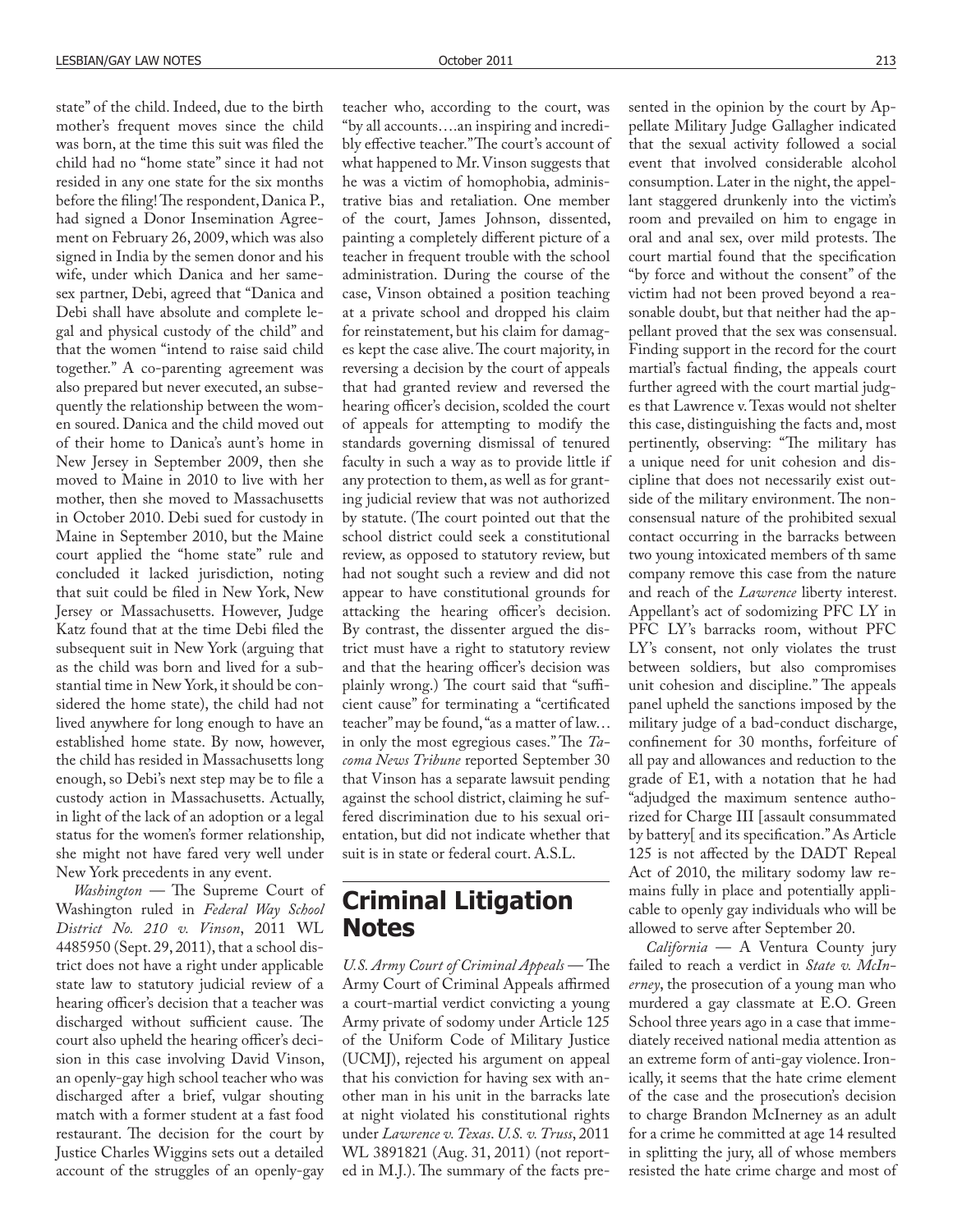whom would not convict on a homicide charge. Afterwards there were reports that jurors were upset that this was not handled as a juvenile case, reflecting the prevalent view that young teens are not sufficiently developed to be chargeable with the mens rea of serious adult crimes. All the jurors agreed that McInerney was guilty of something, but they failed to achieve the necessary unanimity around a particular verdict. *Ventura County Star*, Sept. 2.

*California* - The 2nd District Court of Appeal upheld a Los Angeles County jury's verdict of second degree murder in *People v. Garcia*, 2011 WL 4347861 (Sept. 19, 2011) (not reported in Cal. Rptr. 3d). Garcia had been hired by the victim, Jose, a gay man, to assist with his business, and Garcia had lived with Jose for a time. Garcia, who testified at trial that he is heterosexual, beat Jose to death. He claims tohave been acting in self-defense, warding off sexual attacks. There was some evidence that Garcia had submitted to Jose's sexual advances on several occasions prior to the fatal incident. He was charged with first degree murder, but the jury convicted on the lesser offense, and he was sentenced to 15 years to life. Garcia testified in his own defense. On appeal, among other things, he unsuccessfully challenged the prosecutor's crossexamination concerning his own sexuality and whether he had enjoyed sex with Jose, asserting that it was intended to undermine his defense. The court found that the questions were proper in light of the arguments Garcia was making on defense.

*Maryland* — Teonna Brown, who pled guilty to first-degree assault and hate crime charges for beating a transgender woman inside a McDonald's restaurant, was sentenced on September 13 to 10 years in prison, with five suspended, plus three years of supervised probation. While Brown's attorney argued that the sentence was excessive in light of his client's age (18) and expressed contrition, advocates for transgender rights criticized the sentence as too lenient in light of the serious injuries sustained by the victim, Chrissy Polis, 22. In a letter to the court, Polis said, "While being beaten, I felt like I was going to die that day." The attack included spitting, kicking, hair pulling, and name-calling. *The Advocate.com*, Sept. 14.

*New York* — Matthew Francis, 22, was sentence to two years in prison after pleading guilty to the charges of assault as a hate crime and attempted robbery stemming from an incident at the Stonewall Inn on Christopher Street in Greenwich Village in October 2010. From press reports, it sounds like Francis stopped in to the bar to use the restroom. While using the urinal, he asked the man at the next urinal about the bar and, upon being told it was a gay bar, Francis used an anti-gay slur, told the victim to get away from him, demanded money, punched the victim as another man who stopped in with Francis held the door closed, tackled the victim and held him down. The victim required hospital treatment. Francis's confederate, one Christopher Orlando, has also pled guilty to similar charges and will be sentenced in January. Francis's attorney claims his misconduct was due to abuse of prescription pills and alcohol, and that he has no malice towards gay people, including his lesbian sister. *Wall Street Journal*, Sept. 27. A.S.L.

### **Legislative Notes**

*Federal* — U.S. Senator Kay Hagan of North Carolina has announced that she will add her name as a co-sponsor of the pending Employment Non-Discrimination Act, a bill that would enact a federal ban on employment discrimination based on sexual orientation or gender identity. Hagan's addition to the bill brings the number of Senate sponsors to 41. The current version of ENDA was introduced in the Senate by Senator Jeff Merkley of Oregon. A prior version of the bill, which lacked coverage for gender identity, passed the House in 2007 but was not brought to a vote in the Senate. A much earlier version of the bill came within one vote of passing the Senate in 1996.

*Federal* — Senator John Kerry (D-Mass) and Rep. Jerrold Nadler (D-N.Y.) have introduced companion bills in the Senate and House known as the Housing Opportunities Made Equal Act (or HOME Act), to amend the Fair Housing Act to ban discrimination in housing and lending based on sexual orientation, gender identity, source of income and marital status. In January the Department of Housing and Urban Development proposed regulations to ban anti-LGBT housing and lending discrimination where there is a financial nexus with HUD, through financing or insurances, but the proposed legislation would cast a wider net beyond federally-funded or subsidized housing programs into the general residential housing sector. The bills were introduced with co-sponsors in each House on September 22.

*California* — Citing the U.S. Supreme Court's ruling in *Snyder v. Phelps*, holding that anti-gay demonstrators had a constitutional right to engage in anti-gay picketing near a military funeral, Governor Jerry Brown vetoed S.B. 888, which would have imposed a ban on any picketing within 1,000 feet of a funeral. The ACLU had opposed the bill as overly broad. Senator Ted Lieu (D-Torrance), the bill's principal sponsor, said that he would come back with a new bill of more limited geographical scope, perhaps 500 feet. *San Francisco Chronicle*, Sept. 9.

*California* — Governor Jerry Brown has signed into law S.B. 117, a bill requiring businesses that have state contracts valued at \$100,000 or more to provide equality of spousal benefits to same-sex partners. Under the bill, that state would be precluded from entering into such contract unless any benefits afforded to different-sex partners of employees are offered equally to samesex partners of employees. Advocate.com, Sept. 7.

*California* — On September 2, the California Senate approved Seth's Law, AB9, a bill previously approved by the Assembly that would mandate that California schools adopt anti-bullying policies and programs. It is named for Seth Walsh, a 13-year-old boy who hanged himself after being the victim of intense bullying that federal officials later concluded had not been properly addressed by the Tehachapi Unified School District.

*New Hampshire* - The future of samesex marriage in New Hampshire will be put to the test, as Republicans, who now control the legislature, have begun the process of repealing the law authorizing same-sex marriages that went into effect on January 1, 2010. The House Judiciary Committee voted to support a bill that would repeal the marriage law, although same-sex couples who have married in the state since the law went into effect would still be regarded as married. Prior to passing the marriage law, New Hampshire had enacted a civil union law for same-sex couples. The proposal approved in committee would revive that law with a twist — making civil unions available to any two adults regardless of sex. *Manchester Union Leader*, September 14.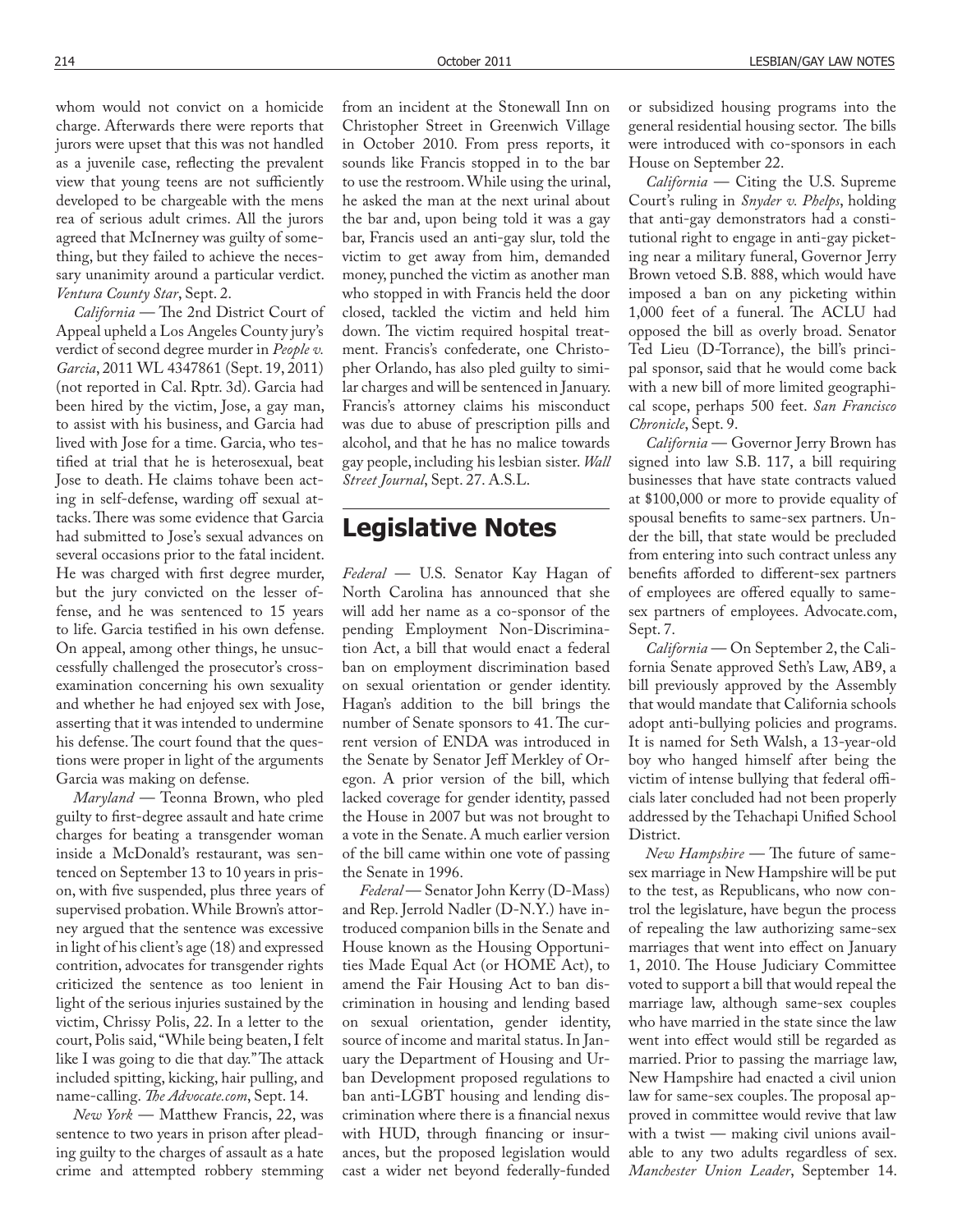Talk about being "anti-marriage"…. When the younger generation of heterosexuals is given the option of civil unions instead of marriage, a surprising number may take it, as France has experienced with its civil solidarity pacts. \* \* \* As a result of the 2010 legislative elections, control of both houses passed to Republicans by veto-proof majorities, so a veto by the state's Democratic governor would not necessarily stop the proposed bill from being enacted. However, there is some question whether both houses of the legislature would ultimately agree by supermajority to an option that includes civil unions available to everybody.

 $New York$  - The *New York Post* (Sept. 29) reported that an advisory panel on changes to New York's Medicaid program is considering recommending that gender reassignment surgery be covered under Medicaid. A reporter seeking reactions to this story elicited the expected outrage from the head of the state's Conservative Party and more polite opposition from a Republican state senator. Ross Levi, of Empire Pride Agenda, pointed out that two other states, California and Minnesota, cover such procedures under their versions of Medicaid. It is worth noting in this connection that at least one federal appeals court, the 7<sup>th</sup> Circuit, opined recently in striking down a Wisconsin ban on the state funding sex reassignment surgery for prison inmates that such procedures may in some cases be "medically necessary," and of course the mandate of Medicaid is to fund medically necessary procedures for poor people who lack the means to pay for them. Private health insurance policies and employersponsored group policies generally don't cover sex reassignment surgery.

*North Carolina* - The legislature has placed a measure on the ballot to amend the state constitution to ban same-sex marriages, even though state statutory law already does so. At present, North Carolina is the only state in the southeast that lacks such a constitutional amendment, and the legislature is concerned that the ultra-progressive left-wing radicals on the North Carolina Supreme Court might be tempted to risk summary execution by spontaneously ruling that same-sex couples are entitled to be married in the state. (That's the only way it could happen, since nobody has filed any lawsuit in the North Carolina courts seeking the right to marry for same-sex couples.) To ensure that the measure will

pass overwhelmingly, the legislature scheduled the vote to take place on the statewide primary ballot next spring rather than the general election in November, just to ensure that the voters most receptive to the proposal will be most likely to turn out and vote. (It was reported that this scheduling was at the instance of legislative Democrats who were concerned that the amendment might jeopardize their re-election chances next fall.) The text of the proposed amendment states: "Sec. 6. Marriage. Marriage between one man and one woman is the only domestic legal union that shall be valid or recognized in this State. This section does not prohibit a private party from entering into contracts with another private party; nor does this section prohibit courts from adjudicating the rights of private parties pursuant to such contracts." Fears were expressed that passage of this amendment would invalidate existing domestic partnership policies in some municipalities and public institutions in the state.

*Pennsylvania* — On September 14, Springfield Township (in Montgomery County) became the 22nd Pennsylvania municipality to ban discrimination based on sexual orientation or gender identity. This illustrates an interesting phenomenon that has occurred across the country in jurisdictions where the state legislature has refused to amend state law to cover these categories. Such states in some parts of the country have seen a proliferation of municipal and county ordinances passed in default of state action, so that a substantial portion of the citizens are covered by such policies. In Pennsylvania, for example, the major cities all ban such discrimination, but residents of rural and suburban areas are less well protected. A similar phenomenon can be seen in Texas, Georgia, Utah, and a few other states where the legislatures remain resistant to joining the national trend. Equality Pennsylvania hailed the enactment in a September 15 press release.

*Wisconsin* — The Appleton Common Council voted 10-6 to approve a plan that extends health benefits to same-sex domestic partners of non-union municipal employees. Mayor Tim Hanna, arguing for the measure, asserted that it would make the city's recruitment efforts more competitive, in light of the large and growing number of municipal governments that provide such benefits to their employees. Post-Crescent, Sept. 8.

*Texas* — The San Antonio City Council approved a budget that includes domestic partner benefits for municipal workers. The vote was 8-3 on September 15, even though most of the public session held before the vote involved impassioned arguments against partnership benefits by religious speakers. *The Advocate*, September 20. A.S.L.

### **Law & Society Notes**

*Leader of the Free World* — During his speech to the opening session of the United Nations General Assembly on September 21, United States President Barack Obama stated: "[N]o country should deny people their rights because of who they love, which is why we must stand up for the rights of gays and lesbians everywhere." This was reportedly the first time a U.S. President has spoken out in support of LGBT rights before the General Assembly of the United Nations.

*DADT Repeal Implementation* — Not even worth a headline? As scheduled, the DADT policy requiring the discharge of gay military personnel (if they failed adequately to conceal their sexual orientation) expired on September 20. Apart from some news accounts about joyful celebrations near various military bases, the event went off without newsworthy incident, despite last-minute unsuccessful attempts by some Republican House members to persuade the Defense Department to put off implementation until they had actually published new regulations. On September 30, revisiting an issue that had caused some consternation during the run-up to certification last spring and summer, the Defense Department announced that it would be up to individual military chaplains whether to conduct same-sex marriage ceremonies for service personnel in states where such ceremonies were legal. The disposition of the Pentagon at this point is to say that lesbian, gay and bisexual personnel are to have the same rights and privileges as non-gay personnel — apart, of course, from those benefits that depend on federally-recognized marriage status, which must be limited to different sex married couples on account of the unconstitutional Section 3 of DOMA, which the Obama Administration continues to enforce while arguing to federal courts that it should be struck down. Every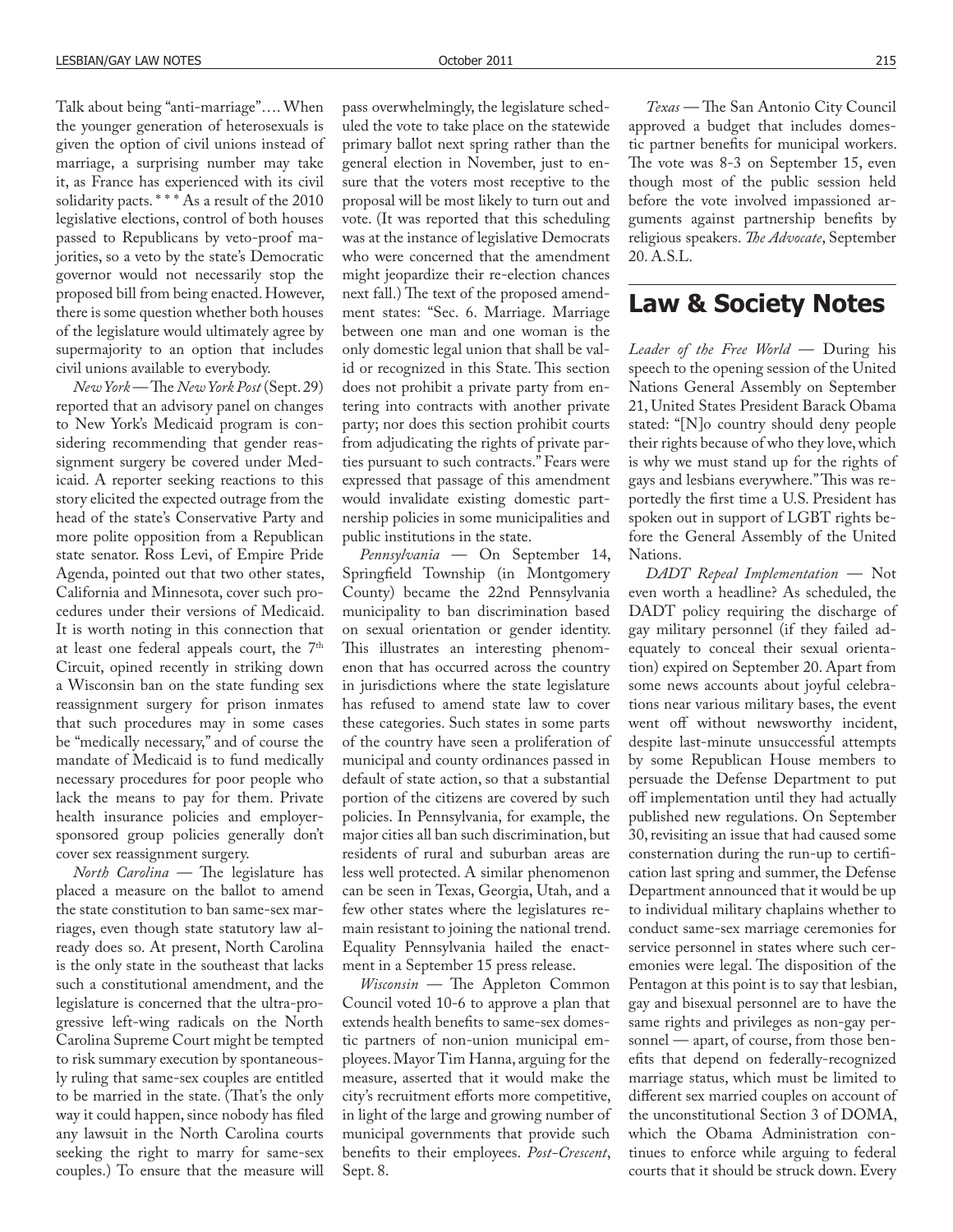announced Republican presidential candidate has stated disagreement with the repeal of DADT, and some have vowed to reinstate it if elected. (The Repeal Act passed last year probably would not be a barrier to that, because it essentially removed the DADT policy from federal statute books but left it to the President and leaders of the Defense Department to determine what policy to put in its place. The mooting of the pending Log Cabin Republicans case [see above] means that the string of almost a dozen federal circuit decisions upholding the constitutionality of DADT remains unbroken.) \*\*\* One side effect to DADT repeal is the potential to upgrade unfair discharges. The Associated Press reported on September 16 that the Navy has agreed to upgrade the discharge of Melvin Dwork from "undesirable" to "honorable." Dwork, an 89-year-old veteran of World War II who was expelled from the Navy for being gay more almost 70 years ago, will now be eligible for benefits that have long been denied to him, including medical care and military burial. The Board for Corrections of Naval Records informed Dwork that a decision was made to upgrade his discharge on August 17, premising its ruling on his "exemplary period of active duty."

*White House LGBT Liaison* — MetroWeekly reported on September 23 that the White House was planning to name Gautam Raghavan, currently the deputy White House liaison at the Defense Department, to be the LGBT liaison in the White House Office of Public Engagement, the office that addresses the concerns of various minority groups. Raghavan played an active role within the Defense Department in implementation of the DADT Repeal Act, which became final on September 20. Raghavan's predecessor in the White House job, Brian Bond, left that post to become director of constituency outreach for the Democratic National Committee.

*Revised Census Figures* — Revised and updated figures from the U.S. Census reduced the national count of same-sex couples who self-identified as married to 131,729. According to the revised data breakdown, the Census Bureau counted 646,464 same-sex couples nationwide, of whom 131,729 described themselves as spouses and 514,735 described themselves as unmarried partners. The District of Columbia had the greatest population density

of same-sex couples of any "state," with 18.08 per thousand households. The municipality with the greatest density of samesex couples was — surprise!! — San Francisco, with 30.25 per thousand households. Nationwide, 31% of the same-sex couples who self-identified as spouses are raising children together, as are 14% of unmarried same-sex partners. For detailed census information about same-sex couples, visit the website of the Williams Institute at UCLA Law School. The Institute has taken the lead in analyzing and disseminating census data about same-sex couples.

*Federal Employee Travel and Relocation Allowances* — On September 28, the federal General Services Administration published its final rule adding new definitions of "dependent," "domestic partner," and "domestic partnership" and "immediate family" to regulations pertaining to travel and relocation allowances for same-sex domestic partners of federal employees. See 76 Fed. Reg. 59,914. The rule adopts as final an interim ruled that was issued last November, and is immediately effective. These rules only apply to travel and relocation allowances. The definitions were derived from those that have been used by the Office of Personnel Management in extending eligibility for the Federal Long Term Care Insurance Program to samesex domestic partners of federal employees. This is a part of the general Obama Administrative initiative to recognize samesex domestic partners of U.S. government employees to the extent possible through administrative action, in recognition of the likelihood that any legislative action to this end would get nowhere in the Republicancontrolled House of Representatives and could not achieve cloture even if favored by a majority of Democrats in the Senate. See BNA Daily Labor Report, 188 DLR A-15 (September 28, 2011).

*Tax Policy* — Seventy-four members of the United States Congress sent a letter to the Commissioner of Internal Revenue, Douglas H. Shulman, urging that the Internal Revenue Service issue a formal guidance to assist same-sex couples whose relationships are legally recognized in their states of residence through the dif ficulties of complying with diverging tax laws, inasmuch as the I.R.S. is precluded from recognizing such relationships by the Defense of Marriage Act. The letter notes that fifteen states now recognize same-sex

marriages or other formal relationships (domestic partners, civil union partners), and that "the absence of federal recognition for these couples has created ambiguity and complexity in the tax law that can, in part, be mitigated through IRS action." Of course, the letter, concludes, "legislative action should be taken to fully address the inequities experienced by same-sex couples," but in the meantime, the IRS should "take immediate action within its authority to reduce unnecessary burdens and ensure our tax law is applied fairly and equitably to all taxpayers." Almost all of the signers of this letter are Democrats. The Republicans in the House undoubtedly have a better solution to this problem: repeal the Internal Revenue Code and substitute a "value added tax" or national sales tax as the principal source of federal tax revenue. \*\*\* The I.R.S. has published on its website a set of "Questions and Answers for Registered Domestic Partners in Community Property States and Same-Sex Spouses in California," specifically addressing issues concerning tax treatment of community property in the handful of community property states that have afforded a legal status to same-sex relationships.

*Bi-Partisanship* — U.S. Rep. Ileana Ros-Lehtinen, who represents a district in the Miami municipal area, has become the first Republican member of the House of Representatives to formally co-sponsor the Respect for Marriage Act, a pending bill that would repeal the Defense of Marriage Act and put in its place a federal policy of recognizing all marriages that are legally contracted under state law, regardless of the genders of the couple. *Miami Herald*, Sept. 23.

*Immigration Policy* — Sixty-nine members of Congress, led by Rep. Jerrold Nadler (D-NY ), ranking Democrat on the Judiciary Subcommittee on the Constitution and lead sponsor of the Uniting American Families Act, sent letters to Homeland Security Secretary Janet Napolitano and Attorney General Eric Holder on September 27 asking that LGBT family ties be considered in pending deportation cases involving binational same-sex couples.

*Patients' Rights* — The Department of Health and Human Services has issued a guidance document to assist in enforcement of new rules protecting the rights of hospital patients to designate visitors, including same-sex partners, and to require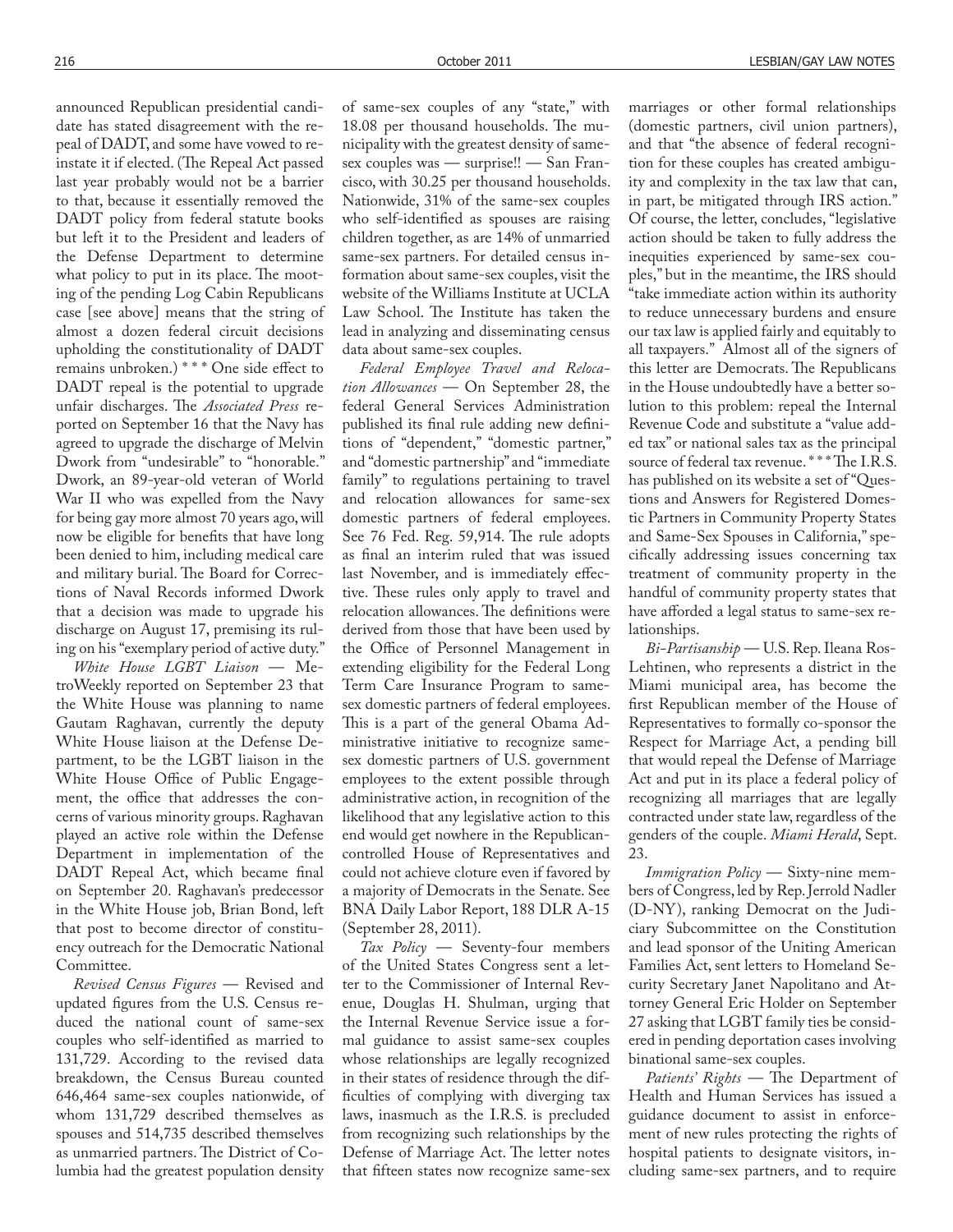respect for advance treatment directives. The guidance, announced on September 7, is available on the HHS website. Hospitals that receive any funds under Medicaid or Medicare are subject to the rules (i.e., just about every health care institution in the U.S.), and the Center for Medicare & Medicaid Services (CMS) sent a letter on September 7 to State Survey Agencies that conduct inspections on behalf of CMS, reminding them to check for these policies when they evaluate health care institutions' compliance with federal regulations.

*Federal Bureau of Prisons Transgender Medical Policy* — The Federal Bureau of Prisons has changed its policy concerning medical treatment for transgender inmates in the face of a lawsuit by Vanessa Adams, who has been diagnosed in prison with gender identity order but has been denied hormone therapy. The Bureau's policy has been to maintain inmates at the level of treatment they were receiving upon incarceration, but not to start inmates on new therapies. This flies in the face of 8th Amendment case law that has been construed to require prison authorities to provide medically necessary treatment for serious medical conditions and to consider hormone therapy as potentially medically necessary treatment for inmates with gender identity disorder, which most courts now classify as a serious medical condition. In memoranda promulgated by the Bureau's Medical Director on May 31 and June 15 of this year, the new policy is described as follows: "In summary, inmates in the custody of the Bureau with a possible diagnosis of GID will receive a current individualized assessment and evaluation. Treatment options will not be precluded solely due to level of services received, or lack of services, prior to incarceration." The memo also states that "current, accepted standards of care will be used as a reference for developing the treatment plan." Thus, the categorical refusal of hormone therapy to inmates who were not already receiving it prior to incarceration is abandoned, according to a joint press release (Sept. 30) hailing the policy change by GLAD, NCLR, and the Florida Institute of Legal Services, who collaborated on the Adams case, in which U.S. District Judge Joseph L. Tauro had sent the case to a mediation process that produced this new policy. Others involved in the representation include

Bingham McCutchen LLP and Allyson Kurker.

*Social Security Administration to Stop "Outing" Transsexuals* — On September 15, the National Center for Transgender Equality announced that the Social Security Administration has agreed to end the practice of allowing gender to be matched in its Number Verification System, which will end the practice of SSA sending noti fications to inform employers that the gender marker on an employee's W-2 does not match Social Security records. NCTE had learned through a Freedom of Information Act request that 711,488 gender no-match letters were sent to employers in 2010. The ostensible purpose for sending these letters is to uncover people who are using fake Social Security numbers to conceal their identity as undocumented workers, but they have had the effect of "outing" transsexual employees which has led to loss of employment in some instances. *MetroWeekly*, Sept. 15.

*Wisconsin* — U.S. Representative Tammy Baldwin, the openly lesbian member of Congress representing Madison, has announced her candidacy for the United States Senate in the 2012 general election. If elected, Rep. Baldwin would be the first openly lesbian or gay member of the U.S. Senate. There have been prior unsuccessful openly LGBT U.S. Senate candidates. She would be the first such candidate to have previously won federal elective office.

*Sex Offender Registration Laws* — A new study by J.J. Prescott of the University of Michigan and Jonah Rockoff of Columbia University, published in the *Journal of Law and Economics*, contends that a law requiring that sex offenders register and that their presence in the community be communicated to local residents does not actually reduce sex crimes. The study maintains that registration is helpful because it facilitates monitoring by the police, but that notification increases the risk that offenders will offend again because it places many obstacles in the way of an offender readjusting to civil society, leaving them hopeless and isolated. *Slate*, Aug. 31. See Prescott & Rockoff, *Do Sex Offender Registration and* Notification Laws Affect Criminal Behav*ior?,* J. L. & Econ., http://www.jstor.org/ stable/10.1086/658485.

*National Football League* — An Ohio State University law student, Peter Olsen, who was doing research on collective

bargaining in professional sports, noted on his blog that the 2011 collective bargaining agreement between the National Football League and the union representing professional football players has added "sexual orientation" to the list of forbidden grounds of discrimination spelled out in the labor agreement. This may be the first time a major professional sports league has agreed to include a sexual orientation non-discrimination policy in its collective bargaining agreement. Although some retired pro football players have become open about being gay, there are no openly gay athletes who are active participants as of now in major professional team sports. The non-discrimination policy in the NFL collective bargaining agreement is enforceable as a contract under Section 301 of the federal Labor-Management Relations Act of 1947. (Noted on PrawfsBlawg on September 24 by Ari Ezra Waldman.)

*Private Sector Policy Breakthrough* — It was widely reported late in September that Wal-Mart, the nation's largest retail employer, has amended its anti-discrimination policy to include gender identity. The policy was amended to include sexual orientation several years ago. Wal-Mart is headquartered in Arkansas, a state in which such discrimination is completely lawful.

The Church Speaks — Writing on behalf of the U.S. Conference of Catholic Bishops, of which he is the President, Archbishop Timothy M. Dolan of New York sent a letter to President Obama on September 20, protesting the Obama Administration's decision to file briefs in pending cases calling on federal courts to declare Section 3 of the Defense of Marriage Act unconstitutional. The letter characterizes the Administration's actions as "upsetting," "harmful to marriage, the laws defending it, and religious freedom." The letter urges that the Obama Administration "end its campaign against DOMA, the institution of marriage it protects, and religious freedom." The letter contends that the Bishops "recognize the immeasurable personal dignity and equal worth of all individuals, including those with same-sex attraction, and we reject all hatred and unjust treatment against any person," but argues that the law should reflect the "reality" that "no other relationships provide for the common good what marriage between husband and wife provides."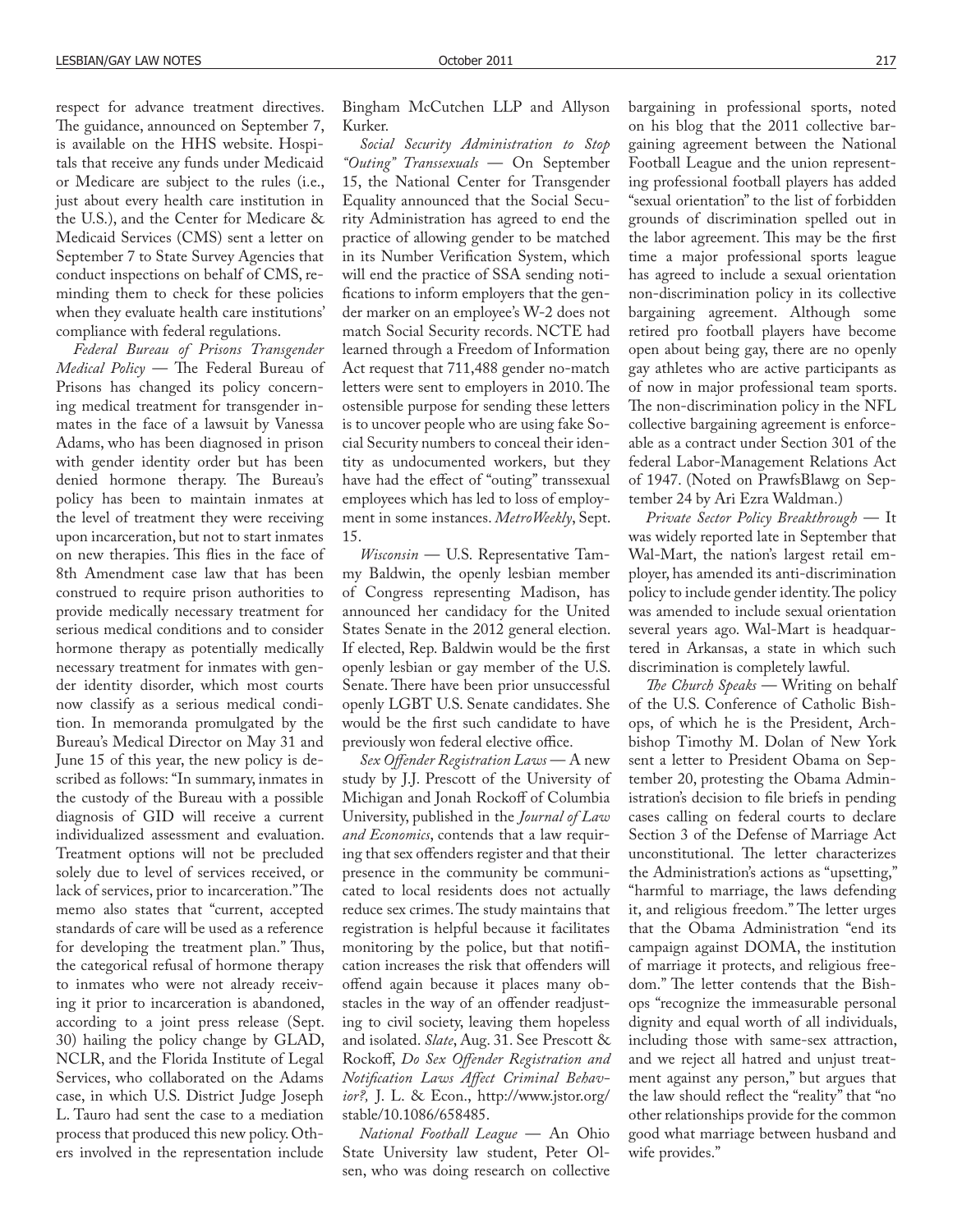*Conscientious Objectors* — Do town clerks with religious objections to issuing marriage licenses to same-sex couples have a right to reassign those tasks to other employers to avoid offending their own consciences? The *New York Times* (Sept. 28) focused on this issue in a report about Rose Marie Belforti, the elected town clerk in Ledyard, New York, who declined to provide a license for Katie Carmichael and Deirdre DiBiaggio on August 30, telling them to come back when her designated deputy clerk was on duty. Alliance Defense Fund has promised to represent such "conscientious objectors" if they get into trouble for refusing to do their jobs in this respect. Under New York law, a public employee who "knowingly refrains from performing a duty which is imposed upon him by law or is clearly inherent in the nature of his office" has committed a misdemeanor, and *Gay City News* reported, in following up on this story, that at least one New York district attorney, Kathleen Rice of Nassau County, anticipating the effective date of the Marriage Equality Law had written to town clerks in that county to instruct them that they could not deny licenses to same-sex couples based on their personal objections. As we went to press, there was no indication whether the Cayuga County District Attorney would take any action against Ms. Belforti, whose attitude, as reported in the *Times*, was that she could do what she wanted and if the local electorate didn't like it, they could vote her out.

*It Gets Better* — On September 28, NORC (formerly known as National Opinion Research Center), a University of Chicago based research center that conducts and publishes research based on the General Social Survey (the largest continuing survey of public opinion trends in the U.S.), published "Public Attitudes Towards Homosexuality." According to news reports, the Survey, based on 2010 data, reports that 46% of adults surveyed support same-sex marriage, compared to only 11 percent in 1998. The percentage of adults who believe that sexual relations between same-sex adults are "always wrong" has declined from 70% in 1973 to 44% in 2010. Support for gay teachers has increased dramatically, as has support for having books about homosexuality in public libraries. The author of the report, Tom W. Smith, said that the data showed a generation gap, as support for pro-gay positions was significantly larger among respondents under 30 years of age, according to an article about the report by Dana Rudolph available on keennewsservice.com (Sept. 29). A.S.L.

# **International Notes**

*Australia* — The government announced new guidelines to remove discrimination against transgender and intersex individuals on September 15. Among the changes in policy announced in the guidelines is a new option for indicating gender on passports. Those who do not fully identify as either male or female can have an "X" marked for gender. Transgender people will be put to a choice of male or female, but will need to have a doctor's statement to support their choice if it differs from their recorded sex at birth. Surgery will not be required as a prerequisite to listing a gender different from birth gender. CBSnews.com, Sept. 19.

*Iran* — The Iranian Student News Agency reported that three men were hanged in Karoun Prison in Ahvaz for sodomy. Reports of criminal executions out of Iran tend to be a bit sketchy, especially about the particular charges in cases. The UK newspaper, *The Independent*, picked up the story for its September 7 issue. This report indicated that the case seems not to have involved charges of rape or sexual assault, but pertained to consensual sex between adult males.

*Ireland* — Senator David Norris will be the openly-gay candidate on the ballot when Ireland votes for its ninth president on October 27. Norris had been seen as a likely victor if he could win nomination, as he has topped several public opinion polls, but political support for the nomination had appeared to collapse with press reports that he had attempted to intervene in defense of his then-boyfriend who was being prosecuted for having sex with an underage male. The implication that Norris approved of pedophilia made him untouchable by the elected legislators whose support he would have needed to win a place on the ballot. However, he fought back in the press and was able to win the endorsement of local councils in Dublin, Fingal, Laois and Waterford, an alternative route to the ballot. There will be seven candidates in the race. *Irish Times*, Sept. 27. Norris is famous in LGBT legal history for having brought the case that led to Ireland's sodomy law being declared in violation of the European Convention of Human Rights by the European Court of Human Rights. His victory was cited by U.S. Justice Anthony Kennedy in *Lawrence v. Texas* to support the proposition that sodomy laws were no longer universally supported on the international stage.

*Great Britain* — Health Ministers in England, Scotland and Wales have agreed that scientific evidence no longer justifies a lifetime ban on blood donations by gay men, and have settled on a voluntary deferral of donation by gay men who have had sex within the past twelve-months period. The lifetime ban dates from the 1980s, when it was determined that HIV could be transmitted through blood donations and no accurate mass screening test for infected blood was available. After various tests were introduced, the ban became less defensible; it rested on the "window period" theory, under which it was posited that an person might donate blood to soon after having become infected to have generated detectible antibodies to HIV. As advances in test accuracy have tightened the window period, the Health Ministers are now convinced that a one-year ban after sexual activity should be sufficient. *BBC News*, September 8. News reports made no mention of whether the ban would only apply to those who engaged in unprotected sex, or whether it was also intended to apply to those who consistently used barrier contraception to avoid exposing themselves to STDs. Thus, even the one-year ban might be criticized as unscientific.

*Great Britain* — Gary McFarlane, a marriage counselor from Bristol, was dismissed by the marriage guidance service Relate in 2008 after he stated that for religious reasons he could not provide marriage counseling for same-sex couples. He is appealing the dismissal of his discrimination claim to the European Court of Human Rights, claiming that he is suffering unlawful discrimination on account of his Christian beliefs. His unfair dismissal appeal was rejected in April 2010. *Brisbane News*, Sept. 27.

*Great Britain* — *LGBT Asylum News* reported on September 27 that a gay man from Burundi had won a grant of asylum in the United Kingdom after an eleven-year struggle. Alvin Gahimbaze fled Burundi as a teenager in the wake of ethnic classes in which members of his family were killed.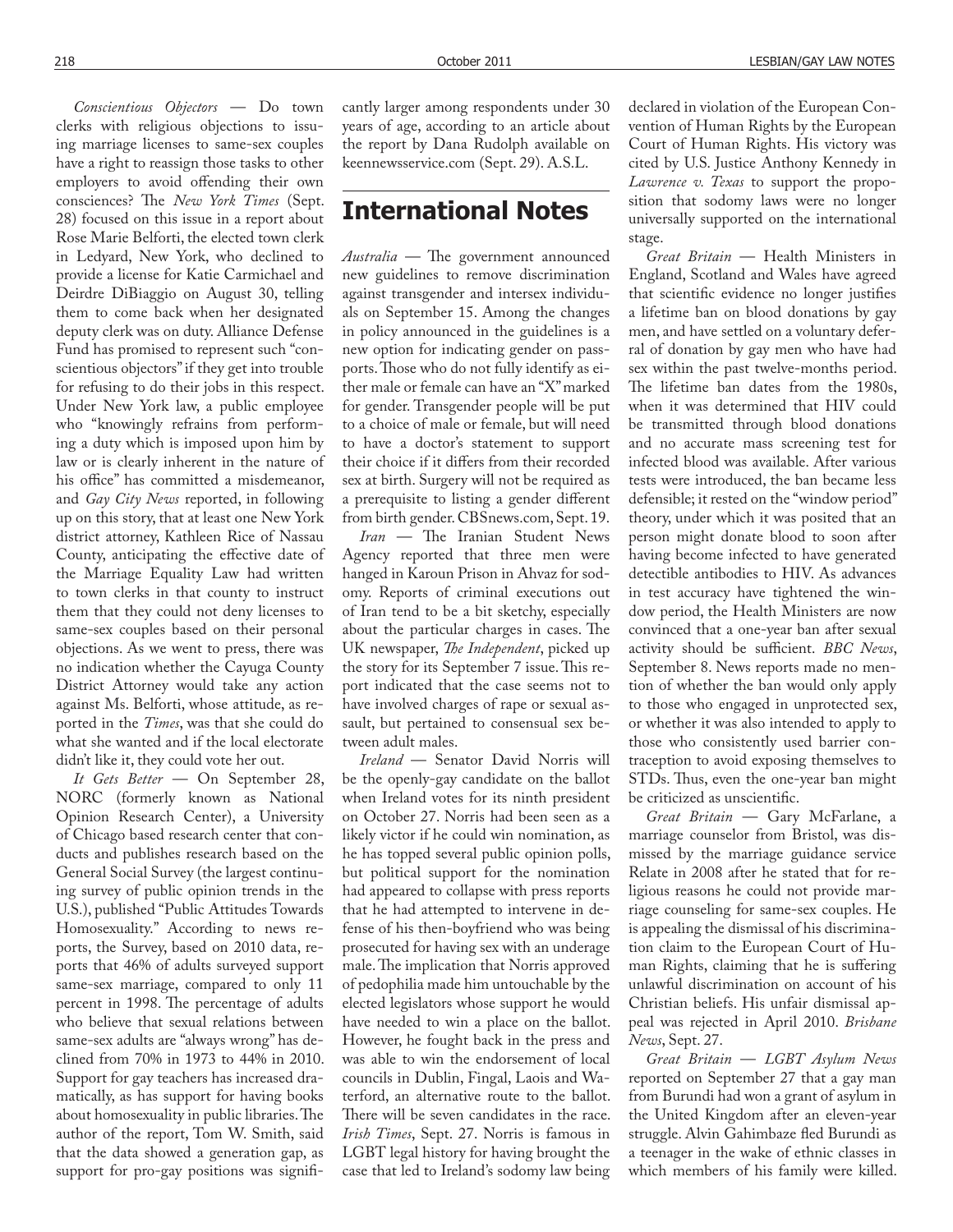He is currently a law student in England. His attempts at gaining asylum were initially rebuffed by British authorities who doubted his claim to be gay. Eventually, LGBT political groups stepped up to bat for him. Despite extensive pro-gay developments in British law over the past decade, asylum claims are still treated with intense skepticism by British authorities, who frequently claims that applicants are merely claiming to be gay to gain asylum in the U.K.

*Great Britain* — The ruling coalition of the Conservatives and the Liberal Democrats has signaled that legislation to allow same-sex marriages in the U.K. will be on the table during the current government. Press reports on September 17 indicated that "a consultation will begin next March on allowing homosexuals to get married. A change in the law will follow the consultation." At present, same-sex couples can form civil partnerships that carry the legal rights of marriage, but are not authorized to use the term "marriage" to describe their relationships. Same-sex marriages, according to current proposals, would be strictly civil events at Registry offices, with no authorization for religious officiants to perform the ceremonies, even though some denominations in the U.K. would be willing to do so. According to a report in the *Daily Mail*, government ministers are "determined to enact the change before the next election," presumably to deprive Labor from being able to make anything out of the issue. (It seems inconceivable that Labor would criticize the other parties for enacting a same-sex marriage bill, but they might criticize them for failing to do so.) The newspaper reports indicated that Prime Minister David Cameron was firmly behind the proposal, as was Equalities Minister Lynne Featherstone, a Liberal Democrat, who made the public announcement about the proposal.

*Scotland* — Terry Porter, a 19-year-old soldier in the 2nd Battalion of the Royal Regiment of Scotland, was fined 350 pounds by Sheriff Michael Fletcher for targeting Chloe Dow, a transsexual, with verbal abuse and threats of violence. The normal breach of the peace fine would be 150 pounds, but was enhanced because of the manifested prejudice against transsexuals. Porter had conceded that his conduct was motivated by Dow's transgender status. A law enacted in March 2010 authorized the

penalty enhancement in such cases. This ws reportedly the first case in which the law was applied. BBC News, Sept. 6.

*Serbia* — A confrontation over a planned Gay Pride demonstration in Belgrade was heating up at the end of September, as the National Security Council of the Parliament banned all public demonstrations during the first weekend of October, on purported grounds of "national security" that probably reflected the violent anti-gay protesters who materialized at last year's Gay Pride demonstration, the first ever held in the country. The mayor of Belgrade also released an appeal through the media for the event to be called off, but Pride organizers vowed to hold their event as scheduled, pointing out that Serbia, as a party to the European Convention on Human Rights, is obligated to protect freedom of speech.

*Slovenia* — Slovenia recently adopted a new Family Code that provided some recognition and support for LGB families, sparking fervent opposition from a group calling itself Catholic Civil Initiative for Family and Children's Rights, which gather signatures in support of a repeal referendum. The Parliament voted to submit to the Constitutional Court the question whether such an initiative would be lawful in the event the Catholic organization gathered enough signatures. The Catholic organization threatened that if not allowed its repeal initiative, it would start a new initiative campaign to amend the Slovenia constitution to embed anti-gay family principles in the nation's fundamental laws, according to a report from Slovenia posted by ILGA-Europe.

*Thailand* — The Office of National Human Rights Commission and the Sexual Diversity Network are endorsing draft legislation to afford marital status to same-sex relationships, and made a public proposal to that end at the Asia Pacific Forum (of national human rights groups) held in Bangkok on Sept. 6. *Nation* (Thailand), Sept. 6. A.S.L.

### **Professional Notes**

The National LGBT Bar Association is honoring the legal department of **Microsoft** and Deputy General Counsel **Nancy Herman** of UnitedHealth Group with their Out & Proud Corporate Counsel Awards at events in Seattle and Washington, D.C. in the coming weeks. NLGBT-BA holds Out & Proud Corporate Counsel Receptions to give LGBT legal professionals a mechanism for honoring colleagues who are working to increase diversity in the corporate office and the community.

**Robert Lee Pitman**, an openly-gay U.S. Magistrate Judge in Texas, has been confirmed by the Senate to be the United States Attorney for the Western District of Texas.

The New York City Anti-Violence Project honored **Virginia Goggin**, Coordinator of the LGBT Law Project at the New York Legal Assistant Group, at its 15th Annual Courage Awards on Sept. 22. The Courage Awards were established in 1997 to honor outstanding individuals and organizations whose work on behalf of lesbian, gay, bisexual and transgender communities has made a profound impact.

**Shelbi Day**, who has worked as a staff attorney for the LGBT Advocacy Project of the ACLU of Florida, is moving to the Western Regional Office of Lambda Legal in Los Angeles. Her relocation opens up a staff attorney position at ACLU of Florida, which is actively seeking applications. Those interested should submit a cover letter, c.v., and brief writing sample, preferably by email addressed to Randall C. Marshall, the Legal Director, at rmarshall@aclufl.org. Snail mail (not preferred) should be address to 4500 Biscayne Boulevard, Suite 340, Miami FL 33137-3227. A.S.L.

# **HIV/AIDS Legal Notes**

*United Kingdom* — Health ministers in England, Scotland, and Wales are agreed that the existing policy banning blood donations by gay men should be relaxed in light of scientific advances in testing and knowledge about HIV. Under the existing rule, which closely followed a rule promulgated for the United States by the Food and Drug Administration, sexually active gay men who had engaged in sex with another man since 1977 were disqualified from donating blood for fear of HIV transmission. Under the new regime, only men who have had sex within a year of the blood collection drive would be disqualified. The new rule is to take effect on November 7. BBC News, Sept. 8.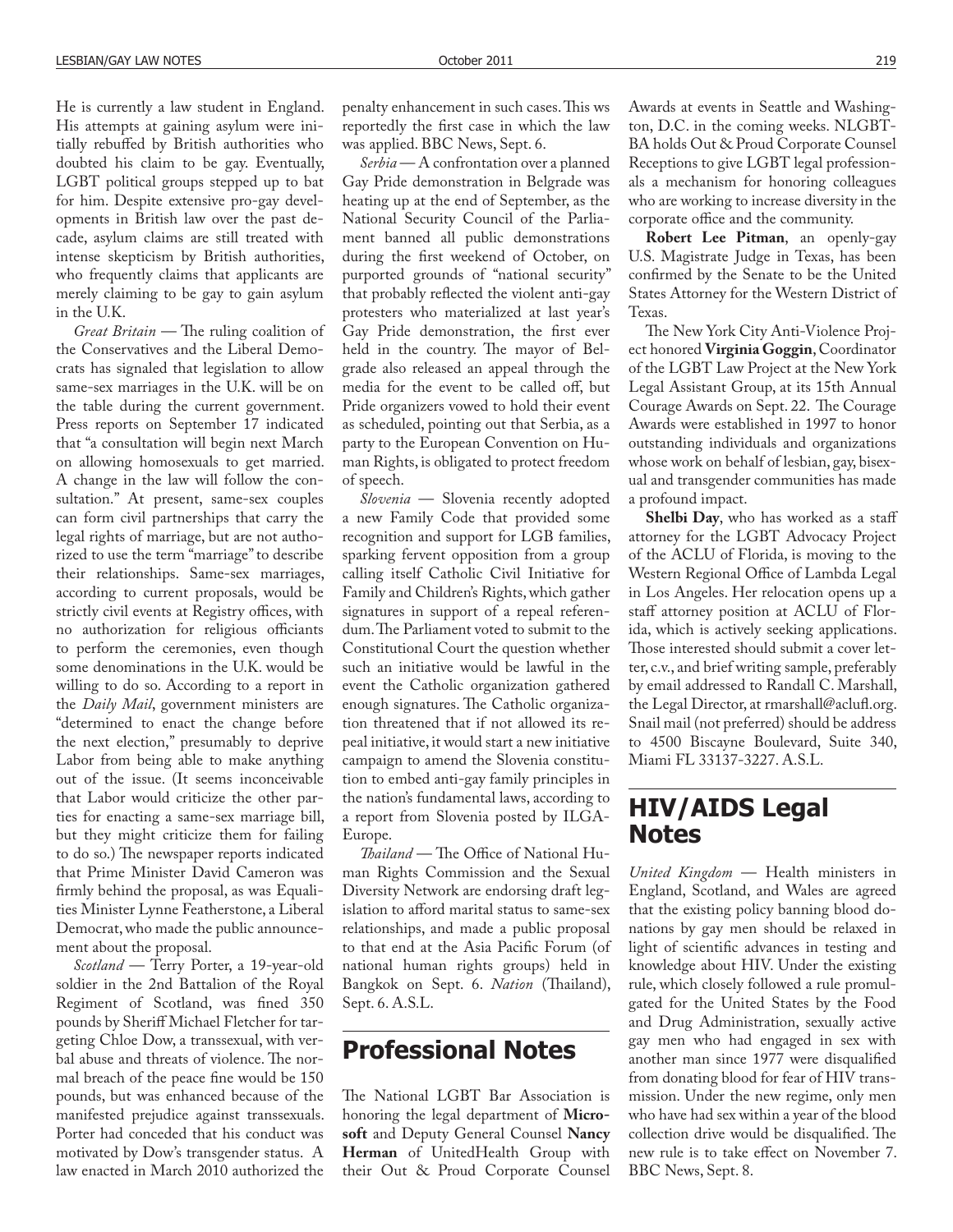*United States* — U.S. Representative Barbara Lee has introduced the Repeal HIV Discrimination Act, a measure calling for review of all federal and state laws, policies, and regulations regarding the criminal prosecution of individuals for HIVrelated offenses. The measure is intended to prompt rethinking of laws in 34 states and 2 U.S. territories that make exposure to HIV or non-disclosure of HIV status a crime and, in some cases, impose draconian prison sentences for violations.

*United States* — In the ongoing federal budget wars between the Democrat-controlled Senate and the Republican-controlled House, the Senate Appropriations Committee has thrown down the gauntlet to House Republicans on HIV-related funding, voting to maintain the level of funding for domestic HIV/AIDS program and even provide a small increase to the AIDS Drug Assistance Program (ADAP), which assists people living with HIV without means to purchase drugs to obtain medication. This effort evoked mainly disappointment from the AIDS Institute, which found in a Sept. 22 press release that existing funding levels are inadequate given the scope of the epidemic and the public education challenges of trying to stem the spread of new infections. On the other hand, it is expected that House Republicans will propose cuts in HIV/AIDS programs to help fund continuing tax breaks for corporations and the wealthy, so perhaps little more could have been expected from Senate Democrats. A.S.L.

## **PUBLICATIONS NOTED & ANNOUNCEMENTS**

*CLE on Defense of Marriage Act Litigation* - The NYC Bar Association and LeGaL are cosponsoring a CLE program titled "Defense of Marriage Act Litigation: Strategy, Tactics & Theory," on Thursday, October 20, 2011, from 6 to 8 pm at the City Bar. The panel will inclue Roberta Kaplan and James Esseks, counsel for Edith Windsor in her pending DOMA challenge in the S.D.N.Y. court, Paul Smith, who argued Lawrence v. Texas in the Supreme Court, and Kenji Yoshino, NYU Law Professor and leading theorist on LGBT constitutional issues. The program qualifies for

CLE credit in New York, California, Illinois, and New Jersey. For question or to register by phone, call 212-382-6663.

*CLE on The Impact of Marriage Equality in New York* — LeGaL presents a CLE program at the LGBT Community Center in New York on Tuesday, November 1, 2011, from 6 to 8 pm, providing a discussion by experience practitioners in fields affected by the advent of legal same-sex marriage in New York: Erica Bell, Carol Buell, Joyce Kauffman, Eric Wrubel, and Gregory L. Matalon. For information about registration, call 212-353-9118.

#### **LGBT & RELATED ISSUES**

Besunder, Alison Arden, *Closing the Gap: Same-Sex Estate Planning Following the Marriage Equality Act*, New York Law Journal, September 19, 2011, S2 (part of special section on estate planning).

Bosse, Kary, Book Review, *A Review*  of Brock Thompson's The Un-Natural State: *Arkansas and the Queer South*, 7 Modern American 59 (Spring 2011).

Brodzinsky, David M., and Adam Pertman, *Adoption by Lesbians and Gay Men: A New Dimension in Family Diversity* (2011: Oxford University Press) (anthology on historical, legal, sociological, psychological, social casework and personal issues realted to adoption by sexual-minority individuals and couples).

Candeub, Adam, and Mae Kuykendall, *Modernizing Marriage*, 44 Univ. Mich. J. L. Reform 735 (Summer 2011).

Carleton, Jennifer Lynn, *Life, Liberty,*  and the Pursuit of Matrimony: The Constitu*tional Implications of Arkansas's "Amendment Concerning Marriage,"* 64 Ark. L. Rev. 383 (2011).

Cullinane, Karen, *Protecting Anonymous Expression: The Internet's Role in Washington State's Disclosure Laws and the Direct Democracy Process*, 44 Univ. Mich. J. L. Reform 947 (Summer 2011).

Curtis, Skylar, *Reproductive Organs and*  **Differences of Sex Development: The Consti***tutional Issues Created by the Surgical Treatment of Intersex Children*, 42 McGeorge L. Rev. 841 (2011).

Dempsey, Brian, *Gender Neutral Laws and Heterocentric Policies: "Domestic Abuse as Gender-Based Abuse" and Same-Sex Couples*, 15 Edinburgh L. Rev. 381 (2011).

Dolovich, Sharon, *Strategic Segregation in the Modern Prison*, 48 Amer. Crim. L. Rev. 1 (Winter 2011).

Fetter-Harrott, Allison, *Recognition of Same-Sex Marriage and Public Schools: Implications, Challenges, and Opportunities*, 2011 B.Y.U. Educ. & L.J. 237 (2011).

Holtzman, Mellisa, *Family Definitions and Children's Rights in Custody Decision*  Making: The Importance of a Changing Liti*gation Context*, 49 Fam. Ct. Rev. 591 ( July 2011).

Kindregan, Charles P., Jr., *Learning*  From History: The Federal Union and Mar*riage*, 20 S. Cal. Rev. L. & Soc. Just. 67 (Winter 2011).

Kubasek, Nancy, Christy Glass & Kate Cook, *Amending the Defense of Marriage Act: A Necessary Step Toward Gaining Full Legal Rights for Same-Sex Couples*, 19 Am. U. J. Gender Soc. Pol'y & L. 959 (2011).

Lwin, Michael, *Big Love: Perry v. Schwarzenegger and Polygamous Marriage*, 9 Georgetown J. L. & Pub. Pol'y 393 (Summer 2011).

Monjeau, Caitlin J., *All Politics Is Local:*  State Preemption and Municipal Sex Offend*er Residency Restrictions in New York State*, 91 Boston Univ. L. Rev. 1569 ( July 2011).

Nelson, Marisa, *#e IRS Moves Toward Income Tax Equality for Same-Sex Couples Despite DOMA*, 45 U.S.F. L. Rev. 1145 (Spring 2011).

Palmer, Vernon Valentine, Three Mile*stones in the History of Privacy in the United States*, 26 Tul. Euro. & Civ. L Forum 67  $(2011)$  (The last milestone is the constitutionalization of privacy through the Due Process Clause).

Raj, Shannon, *Deliberately Strengthening*  Our Raeding of "Deliberate Indifference": A *Call to Re-Interpret School Liability for Peer*  **Bullying Under Title IX, 10 The Dukemi**nier Awards 123 (2011).

Randall, E. Vance, *Same-Sex Marriage and Education: Implications for Schools, Students, and Parents*, 2011 B.Y.U. Educ. & L.J. 385 (2011).

Russo, Charles J., *Respect for Me But Not*  for Thee: Reflections on the Impact of Same-*Sex Marriage on Education*, 2011 B.Y.U. Educ. & L.J. 471 (2011).

Southam, Keith, *Who Am I and Who Do*  You Want Me To Be? Effectively Defining a *Lesbian, Gay, Bisexual, and Transgender Social Group in Asylum Applications*, 86 Chi.- Kent L. Rev. 1363 (2011).